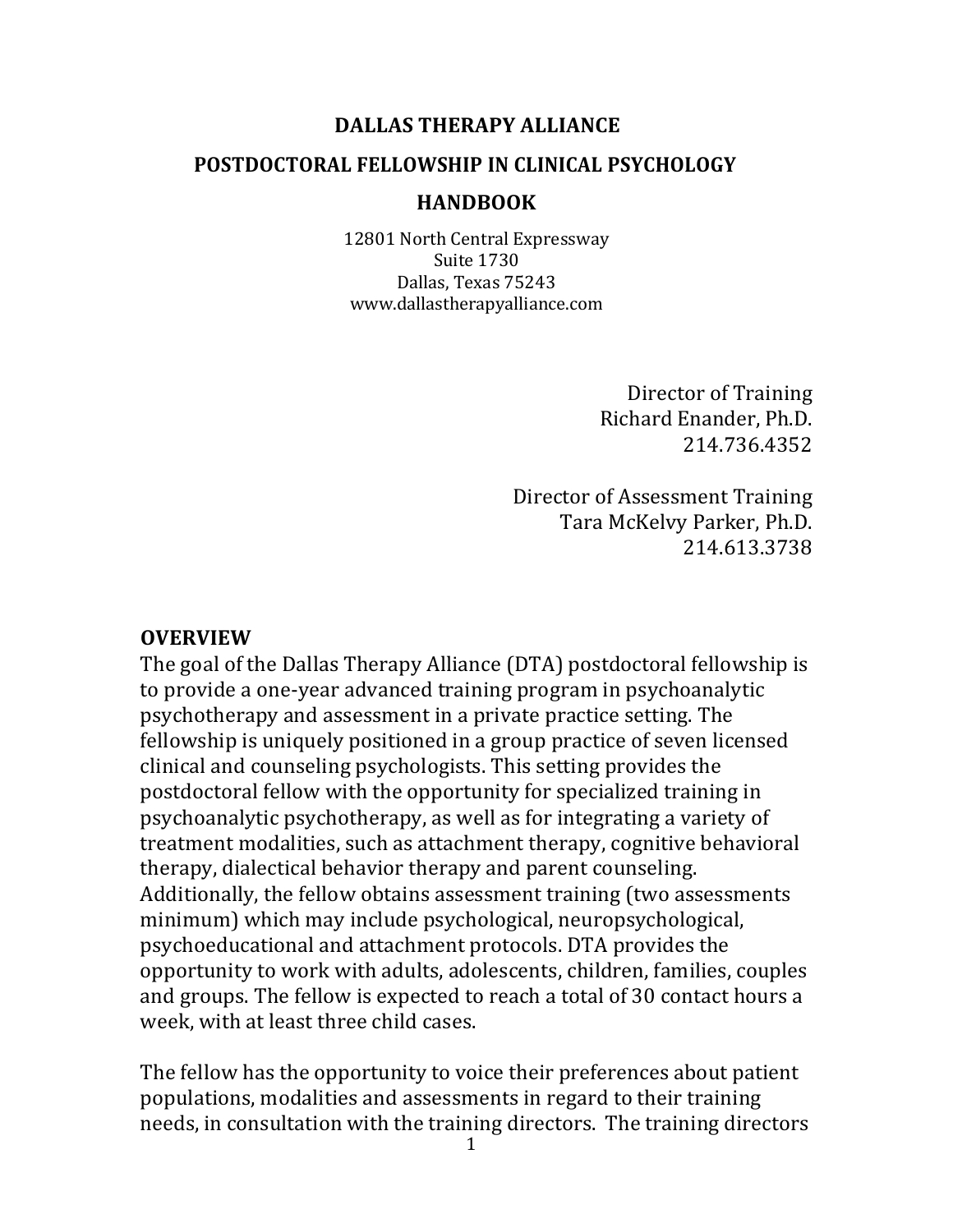ensure that the fellow receives training that is balanced between being comprehensive and intensive.

The training program is an integral part of the larger organization of Dallas Therapy Alliance. All DTA clinicians meet weekly with the fellow for a group case consultation. Given the psychoanalytic orientation of this fellowship, the fellow attends the meetings and workshops sponsored by the Dallas Society for Psychoanalytic Psychology. DTA pays for the fellow's membership in the Dallas Society for Psychoanalytic Psychology and its parent organization, the Society for Psychoanalysis and Psychoanalytic Psychology, Division 39 of APA. In addition, DTA provides \$1000 in funding for the fellow to receive didactic experiences (e.g., conferences, webinars) based on the fellow's interests and DTA's assessment of the fellow's training needs.

## **TRAINING DIRECTORS**

Richard Enander, Ph.D. became Co-Director of Training in 2021 and Director of Training in 2022. He is the Present Elect for the Dallas Society of Psychoanalytic Psychology, and is a member of the Society for Psychoanalysis and Psychoanalytic Psychology (Division 39 of APA), and the International Association for Relational Psychoanalysis and Psychotherapy. He has published and presented on attachment research.

Tara McKelvy Parker, Ph.D. is a licensed psychologist who became Director of Assessment Training at DTA in 2022. She has experience with neuropsychological, psychoeducational, and personality assessment in a variety of settings, including community mental health, public school, private practice, and pediatric hospitals. She received extensive training in attachment-focused assessment through the Therapeutic Assessment Institute where she is also a member. She has a particular interest in assessing the family unit to determine structural issues related to child emotional and behavioral concerns.

The duties of the training directors include:

- 1. Directing and organizing the training program and its resources;
- 2. Responsibility for the selection of the fellow in consultation with other supervising colleagues;
- 3. Monitoring and evaluating the training program's goals, objectives, and activities;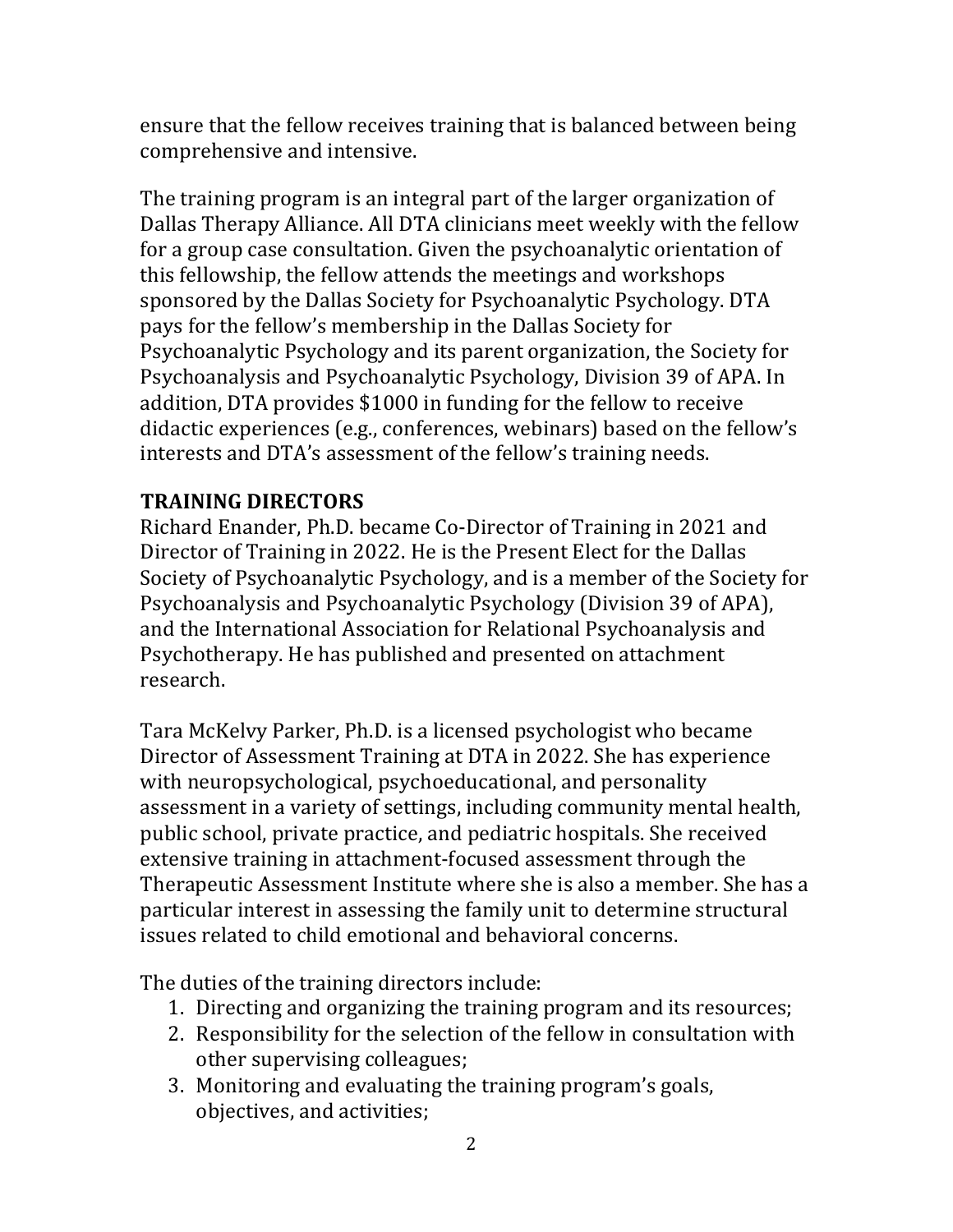- 4. Documenting and maintaining the fellow's training record;
- 5. Staying in close contact with the fellow to ensure the quality of their experience and the quality of their work;
- 6. Documenting and maintaining the fellow's training records.

# **FACULTY**

DTA's faculty currently consists of six clinical psychologists and one counseling psychologist. All are licensed and officially designated as postdoctoral supervisors. Together they bring a wealth of experience to the postdoctoral fellowship. The training directors determine the rotation for which supervisors serve in any given year. Each faculty member is significantly involved in developing and refining the fellowship. Each has expertise in various fields and is able to provide supervision specific to their areas of expertise. All begin from a psychoanalytic orientation, in keeping with the specific focus of the fellowship and at the same time are able to provide expertise in other therapies that complement or enhance a psychoanalytic approach.

# DTA's faculty includes:

Richard Enander, Ph.D., Becca Fonville, Psy.D., Tara McKelvy Parker, Ph.D., Jeff Napier, Psy.D., Kenneth Trevino, Ph.D., and Travis Whitfill, Ph.D.

# **GOALS AND OBJECTIVES OF THE FELLOWSHIP**

The fellowship consists of five primary training goals:

- 1) Proficiency in psychoanalytic theory and competency in psychoanalytic psychotherapy;
- 2) Competency in assessment;
- 3) Demonstration of professionalism;
- 4) Understanding and maintaining ethical standards;
- 5) Successful completion of state board examinations and licensure.

Training objectives toward the goal of proficiency in psychoanalytic theory and competency in psychoanalytic psychotherapy:

- 1) Demonstrate an ability to formulate and conceptualize clinical cases within a contemporary psychoanalytic framework;
- 2) Conduct intake evaluations and formulate psychoanalytic treatment plans;
- 3) Conduct clinical interventions within a relational psychoanalytic framework;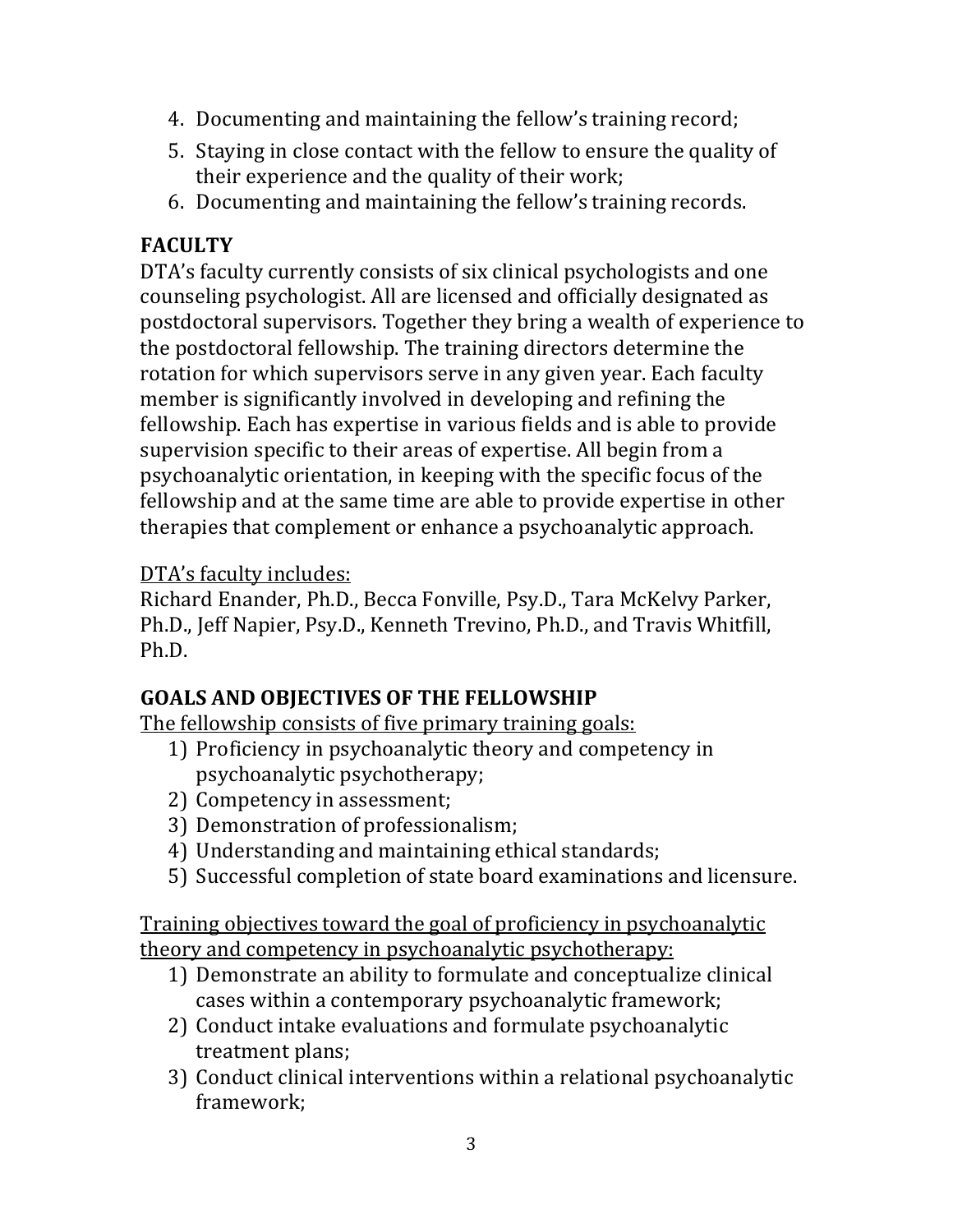4) Integrate psychoanalytic treatments with other treatment modalities.

Training objectives toward the goal of competency in psychological and neuropsychological assessment:

- 1) Conduct intake evaluations and create appropriate test batteries that incorporate relevant background information and addresses patient questions and concerns;
- 2) Demonstrate an ability to administer and score a variety of objective and projective measures;
- 3) Demonstrate an ability to write assessment reports that incorporate relevant data from objective and projective measures;
- 4) Conduct assessment feedback sessions wherein assessment results, diagnoses, recommendations, and resources are shared with patients.

Training objectives toward the demonstration of professionalism:

- 1) Readily accepts and performs tasks and seeks opportunities to improve knowledge base;
- 2) Presents self in a professional manner through composure, organization, and confidence;
- 3) Demonstrates awareness of personal limitations;
- 4) Demonstrates an ability to interact appropriately with clients, supervisors and staff;
- 5) Demonstrates sensitivity to the perceptions of others toward their behavior.

Training objectives toward the demonstration of understanding and maintaining ethical standards:

- 1) Have a good working knowledge of the APA Ethics code;
- 2) Demonstrate an understanding of informed consent and limits of confidentiality;
- 3) Understand Texas state law regarding reporting requirements;
- 4) Understand what process to take when an ethical question arises;
- 5) Conform to ethical principals in professional work and practice.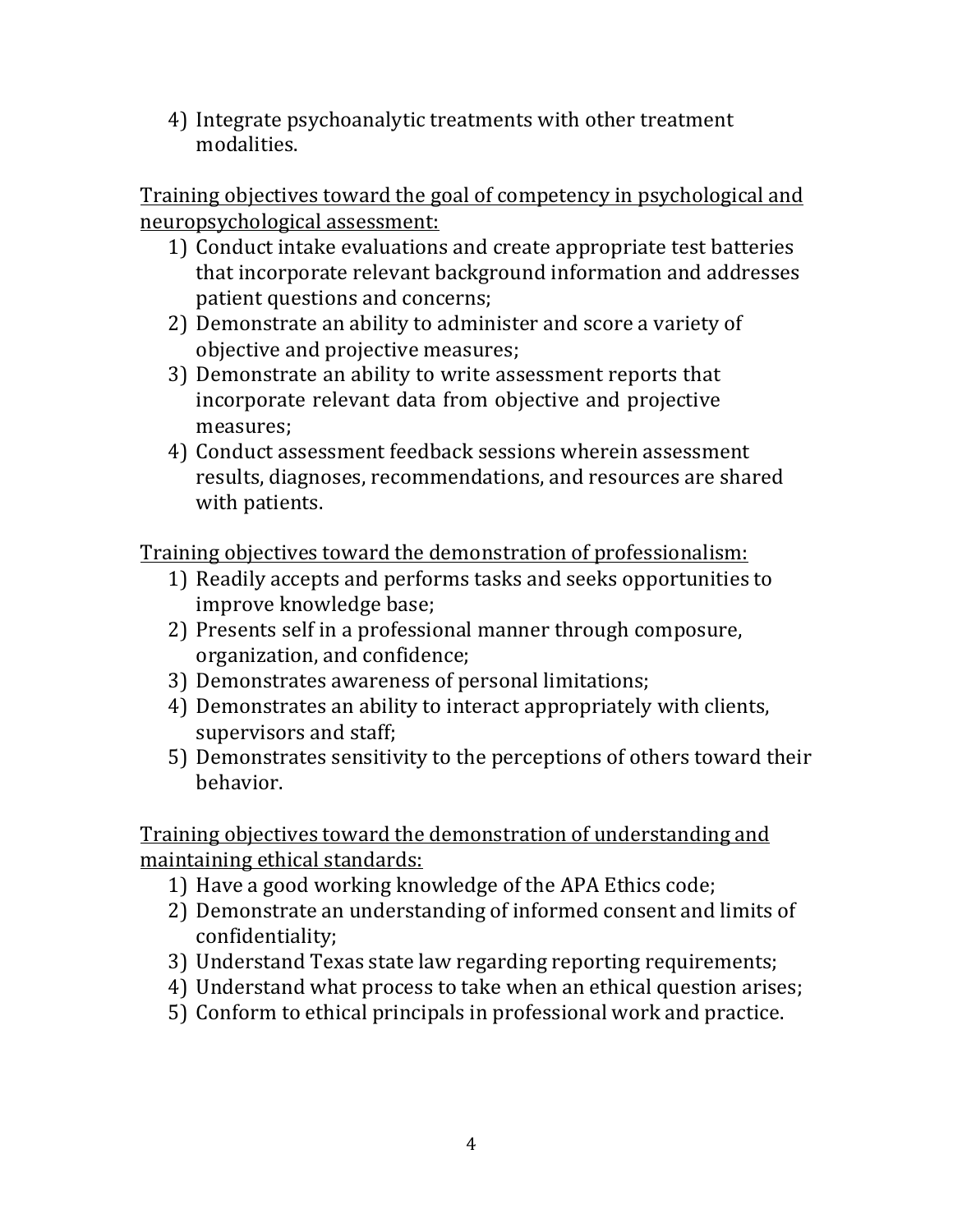Training objectives toward the goal of successful completion of state board examinations and licensure*:*

- 1) Passage of the Jurisprudence Examination;
- 2) Passage of The Examination of the Professional Practice of Psychology (EPPP);
- 3) Obtain licensure as a Provisionally Licensed Psychologist;
- 4) Meet all deadlines for submission of application materials to the Texas Behavioral Health Executive Council/Texas State Board of Examiners of Psychologists for required exams and licensure.

# **SUPERVISION GUIDELINES, LEARNING ACTIVITES AND TIME ALLOTMENT**

# Definition of Supervision

Supervision is an ongoing process, involving at least two individuals, the supervisor and supervisee, interacting with each other on a regularly scheduled basis regarding clinical psychological issues. The supervisor is responsible for overseeing the supervisee's work and helping the fellow grow as a clinician. In most cases, the supervisor and the supervisee work closely together to formulate appropriate clinical plans of treatment.

However, since the supervisor has the ultimate legal and ethical responsibility for the welfare of the client, it may be necessary for the supervisor to independently determine some specific course of action. It is only in unusual circumstances that supervisors find it necessary to exercise their authority over a fellow's work, in order to ensure the quality of clinical services being provided.

# Purpose of Supervision

There are multiple goals for supervision. First, supervision is a process of interaction designed to enhance the learning experience of fellows. Clinical experience is essential to the education and advanced clinical training of a professional psychologist; supervision should be aimed at facilitating maximum learning out of that experience. As such, supervision is aimed at furthering the professional development of psychologists. Second, the supervisory process serves as a mechanism to protect the welfare of the client who will be the recipient of the fellow's clinical services. As such, supervision aims to ensure that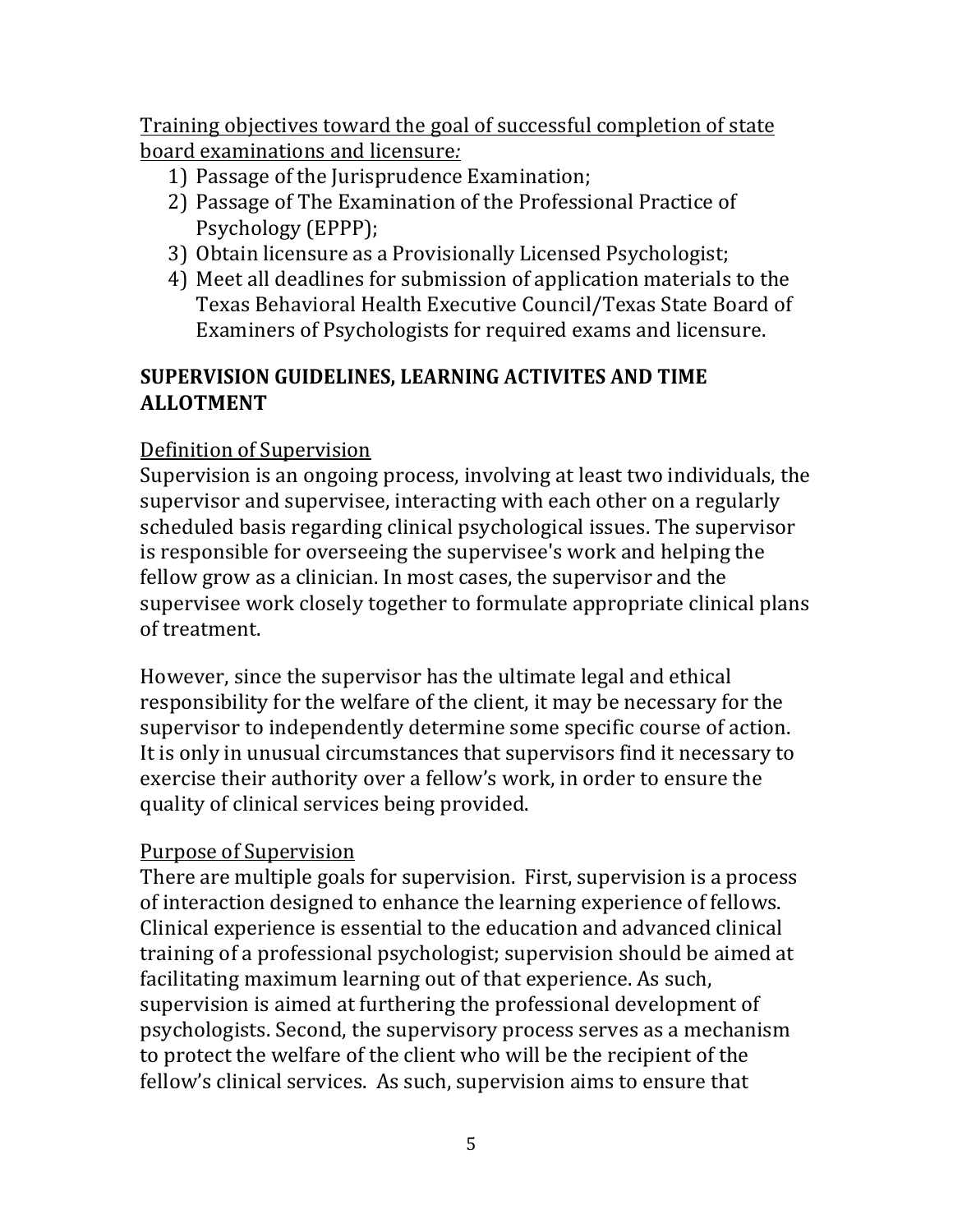supervisees learn to deliver safe, high quality, and relevant clinical services. Third, supervision should be directed toward supporting the aims and goals of the postdoctoral fellow training program by designing supervision that enhances the skills that are used in practice and are relevant to the development of a responsible and effective professional psychologist.

### Activities Requiring Supervision

Fellows receive supervision for all professional activities related to their postdoctoral training at DTA. These activities include: (a) therapeutic intervention,  $(b)$  psychological assessment,  $(c)$  consultation, and  $(d)$  any other clinical, research, or administrative activities in which the fellow participates in the role of a postdoctoral fellow at Dallas Therapy Alliance.

## Structure of Supervision

The postdoctoral fellow receives four hours of supervision and other related learning activities a week. At a minimum the postdoctoral fellow receives three hours per week of regularly scheduled face-to-face supervision. The postdoctoral fellow will be assigned clinical supervisors (one being the Director of Training) at the beginning of the training program and before providing psychological services or engaging in the practice of psychology.

The fellow receives one hour of group supervision a week, wherein they are expected to present case material and discuss cases presented by DTA professionals. Thus, the postdoctoral fellow receives a minimum of four hours of direct supervision a week.

Didactic training takes place throughout the year; usually through workshops, webinars and conferences. DTA provides membership in the Society for Psychoanalysis and Psychoanalytic Psychology (Division 39 of APA) and its local chapter, the Dallas Society for Psychoanalytic Psychology. The fellow will attend the meetings and workshops of the latter. In addition to the above the fellow receives \$1000 in further didactic training, with the fellow and training directors working together to determine what kinds of training will optimize the fellow's training experience.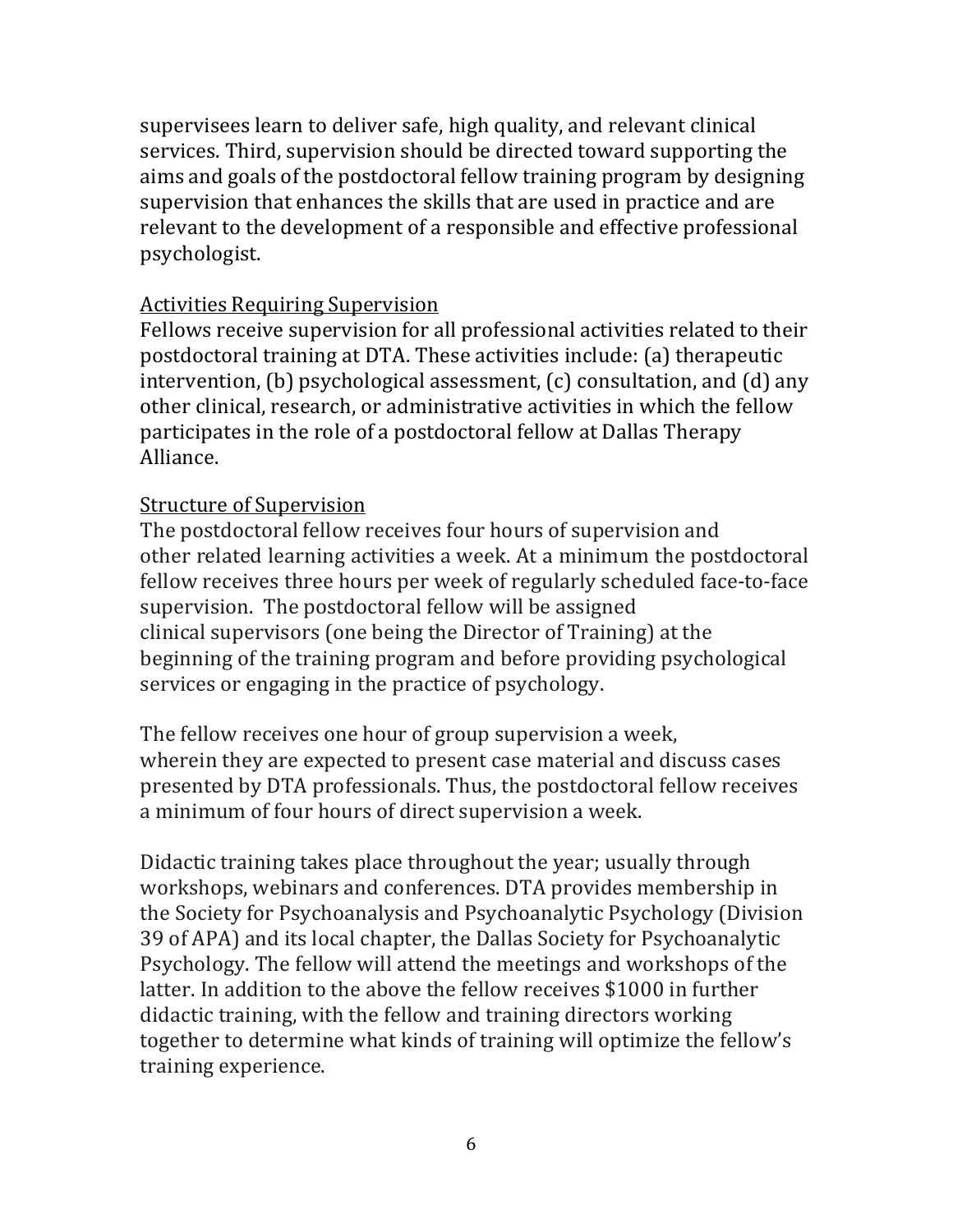All supervisors are members of Dallas Therapy Alliance, and DTA designates each supervisor as professionally responsible for the cases they supervise. The supervisor's name will appear on progress notes, treatment plans and/or case summaries. All supervisors are licensed psychologists in the State of Texas by the Texas State Board of Examiners of Psychologists.

Postdoctoral fellows are expected to meet with each of their three assigned supervisors once a week for face-to-face supervision regardless of patient cancellation or no-shows.

Specifically, of the fellow's 40 hours of work per week, three hours are spent in individual supervision, with three different supervisors and one hour in group supervision. The fellow will build their caseload to thirty contact hours a week, which may include individual, couples, group, family and/or play therapy and psychological assessment.

## **DOCTORAL DEGREE REQUIREMENTS**

DTA requires the postdoctoral fellow to possess a doctoral degree from an APA-or CPA-accredited program. Fellows must have completed an APA or CPA-accredited internship OR an internship that meets APPIC standards from a regionally accredited institution. On the first day of the fellowship the fellow will have in hand either their diploma or a letter from the director of graduate studies verifying the completion of all degree requirements pending institution graduation ceremony.

APA guidelines on specialty change are followed. Fellows having completed doctoral studies in fields other than clinical and counseling psychology must have received a certificate of equivalency from an APA/CPA accredited university program attesting to their having met APA/CPA standards, including internship.

All fellows must receive their doctoral degree from an APA-accredited program in clinical, or counseling psychology. During the course of their graduate school program, fellows must complete 2000 hours of supervised internship training. All degree and internship requirements must be met prior to the start of any postdoctoral training, supervision, or rendering of services. Pre-doctoral internship must meet licensing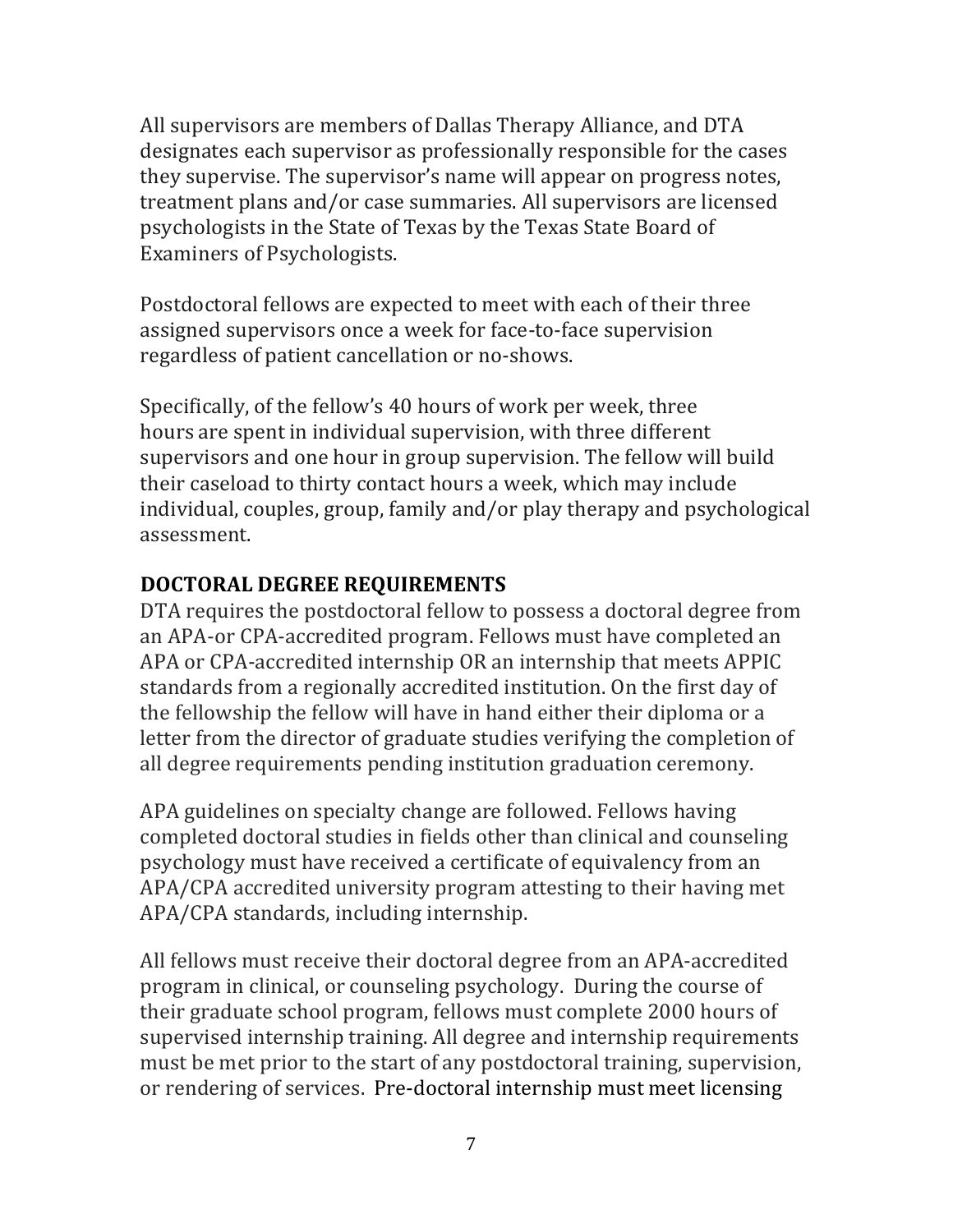requirements of the Texas Behavioral Health Executive Council/Texas State Board of Examiners of Psychologists.

The Dallas Therapy Alliance Fellowship Program meets the licensure requirements for postdoctoral supervised practice. Satisfactory completing of the DTA Fellowship Program meets the postdoctoral supervised practice requirements for licensure set forth by the Texas Behavioral Health Executive Council/ Texas State Board of Examiners of Psychologists. https://www.bhec.texas.gov

The Dallas Therapy Alliance Postdoctoral Program in Clinical Psychology has been reviewed by the Texas Behavioral Health Council and determined to be substantially equivalent to an APA accredited or APPIC member post-doctoral Program. See 22 TAC 882.26, Authorized *Practice of Psychology Without a License.* This determination will remain valid until August 17, 2024 at which time the program will be reviewed again to determine substantial equivalency.

## **DURATION AND INTENSITY OF THE FELLOWSHIP**

Dallas Therapy Alliance maintains one 12-month full-time postdoctoral fellow per year. The fellow completes a minimum of 1750 hours in that 12-month period. The fellow spends the entire duration of their time on site at the DTA offices. DTA will follow APA guidelines on virtual practice and supervision in response to a pandemic or other disaster which precludes working in the office setting.

## **FELLOWS**

The fellow will be called Clinical Psychology Fellow.

# **CERTIFICATE OF COMPLETION**

Upon successful completion of the DTA's postdoctoral fellowship, the fellow will be granted a certificate of completion. This certificate will be issued by Dallas Therapy Alliance and will certify that the fellow has completed a postdoctoral fellowship in Clinical Psychology. The certification will also indicate the beginning and ending dates of the Postdoc's training and will be signed by the Director of Training.

# **PROGRAM DESCRIPTION FOR PROSPECTIVE FELLOWS**

A statement describing DTA's Postdoctoral Program is available to all prospective fellows and can be found at to the end of this handbook. All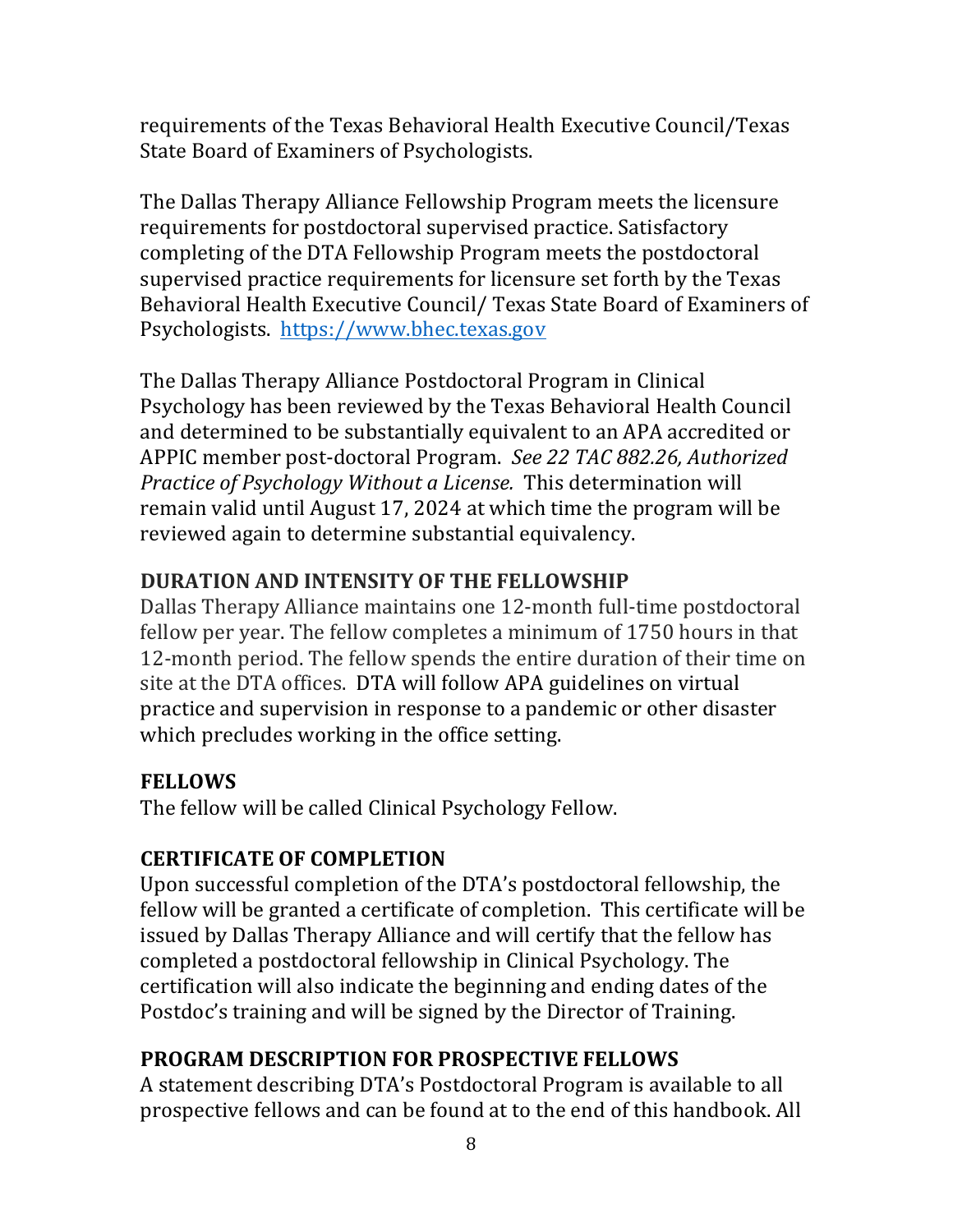prospective fellows receive this statement as an email attachment and are directed to find the entire handbook on DTA's website.

## GUIDELINES AND REGULATIONS FOR POSTDOCTORAL FELLOWS

## Ethical and Professional Guidelines

Fellows are responsible for knowing and abiding by the guidelines of the Dallas Therapy Alliance Postdoctoral Fellow Training Program outlined in this document and the American Psychological Association's (APA) Ethical Principles of Psychologists and Code of Conduct. DTA postdoctoral fellows are expected to conduct academic, therapeutic, and research pursuits according to the American Psychological Association Ethical Code of Conduct. To successfully complete the DTA postdoctoral fellowship fellows are required to fulfill the program requirements outlined in this document.

## Essential Functions

Fellows must be able to perform specific essential functions. These essential functions are the basic activities that a fellow must be able to do in order to successfully complete the DTA postdoctoral fellowship. Essential functions fellows must be able to perform include:

- 1. **Communication**: Fellows must be able to effectively communicate orally and in writing with the program, its personnel, patients and other members of the health care team. Fellows must also be able to read and comprehend written material.
- 2. **Intellectual and Cognitive Abilities**: Fellows must be able to measure, calculate, reason, analyze, synthesize, integrate, and apply information. Problem solving, a clinical skill required of psychologists, requires these intellectual abilities.
- **3. Behavioral and Social Attributes:** Fellows must possess the emotional health required to fully use their intellectual abilities, such as exercising good judgment, promptly completing all responsibilities required by the training program or attendant to the diagnosis and care of patients, and be able to develop mature, sensitive, and effective relationships. Fellows must be able to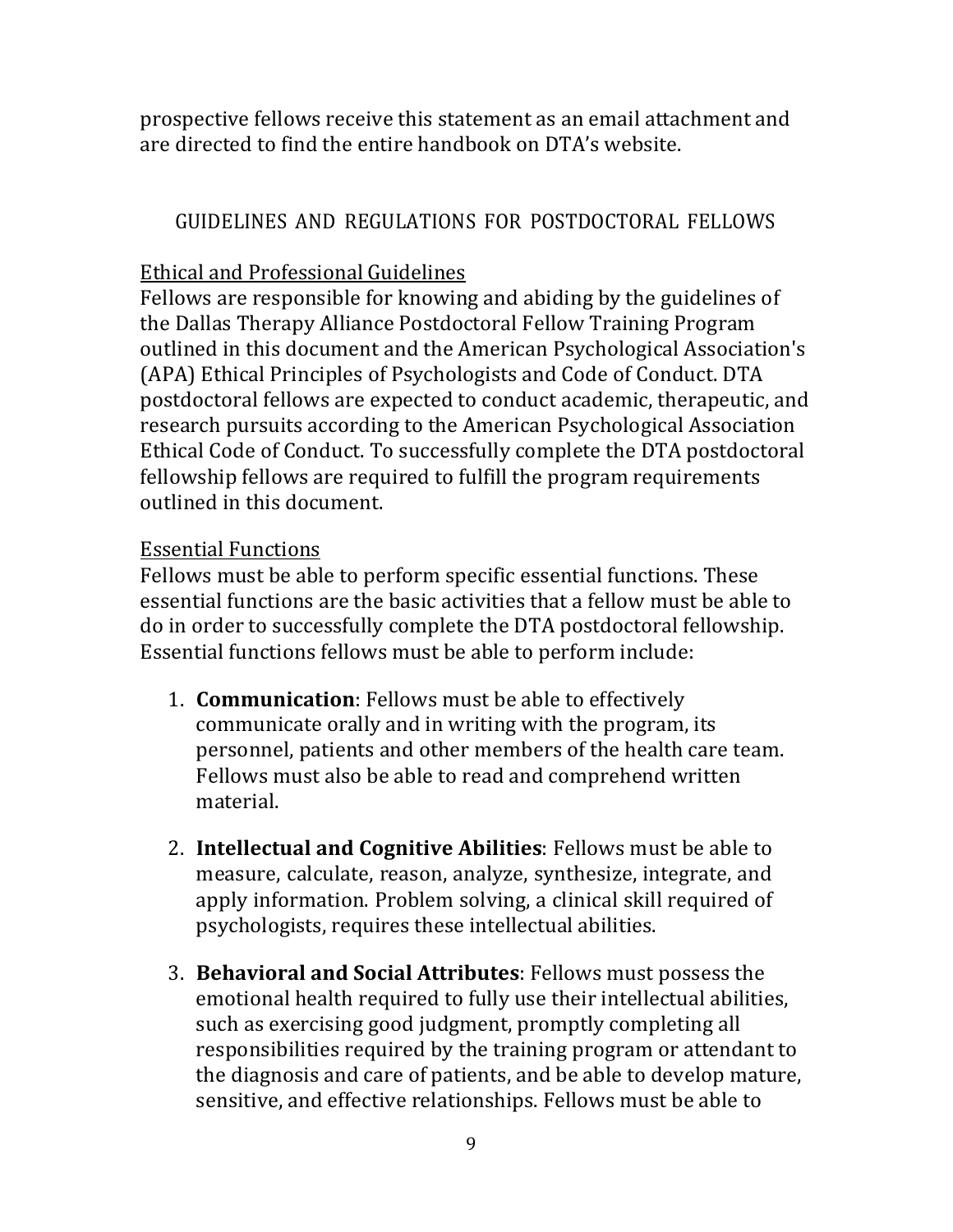tolerate demanding workloads and to function effectively under stress. They must be able to adapt to changing environments, to display flexibility, and to learn to function in the face of uncertainties and ambiguities inherent in the clinical problems of many patients.

4. **Ethical Standards**: Fellows must demonstrate professional demeanor and behavior and must perform in an ethical manner in all dealings with peers, supervisors, other clinicians or staff members, and patient.

### **EVALUATION PROCESS**

Although informal feedback is offered frequently so that the supervisee can be accurately aware of their progress, official evaluation occurs twice a year. Each of the fellow's supervisors is expected to evaluate the fellow's clinical performance. Supervisors will document their assessment of the fellow at the end of each six months by filling out an evaluation form provided by the Director of Training. A copy of the evaluation form is available at the end of this handbook.

Supervisors will review their evaluation form with their supervisees. The results will be discussed openly to provide direct feedback. Disagreement concerning the evaluation needs to be discussed carefully, tactfully, and thoroughly until all problems are resolved or, at least, until the conflict is clearly understood by both the supervisor and supervisee. The student's written acknowledgment that they have seen the evaluation is required, and their comments are invited on the evaluation form.

While twice a year is the required time frame of the evaluation process, if the supervisor or a training director feels that the completion of an additional evaluation form would be helpful to the fellow this can be arranged at any time during the fellowship. This written evaluation is the primary means of giving the training directors feedback on the progress of the fellow.

If the fellow disagrees with some aspect of their evaluation or the evaluation as a whole, the fellow has the option to file a grievance. The fellow is required to follow the grievance procedure outlined in the General Grievance Procedure of this document.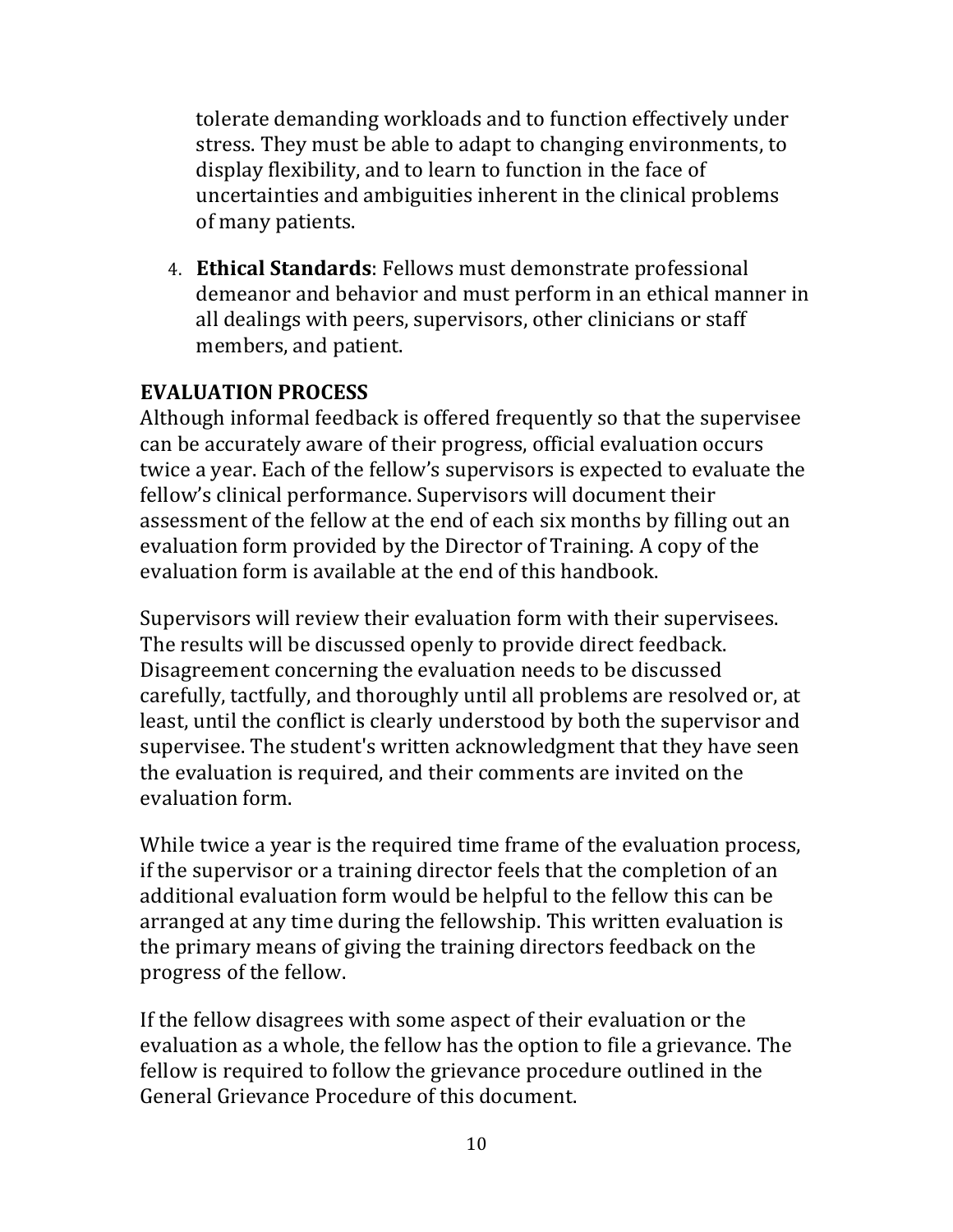# **REMEDIATION, PROBATION, GRIEVANCE, AND DISMISSAL**

A training director may place the postdoctoral fellow on a remediation plan for the following reasons:

- 1. At any point the fellow's performance is determined to be unsatisfactory;
- 2. One or more formal evaluations indicating an unsatisfactory performance;
- 3. Violation of ethical or professional standards;
- 4. Failure to perform the essential functions required to complete the postdoctoral fellowship.

A training director will determine the probation plan. The remediation plan will be reviewed weekly during supervision with thefellow and A training director. The purpose of this review is to determine the effectiveness of the remediation plan and to help the fellow complete the requirements of the remediation plan. Upon the successful completion of the requirements of the remediation plan thefellow will be removed from the plan and considered to be in good standing.

If the proposed remediation plan is not met, possible consequences include developing an additional remediation plan, completion of remedial work, being placed on probation, and potentially dismissal from the postdoctoral fellow training program.

A training director may place postdoctoral fellows on probationfor the following reasons:

- 1. Failure to complete a remediation plan;
- 2. Two or more formal evaluations indicating an unsatisfactory performance;
- 3. Violation of ethical or professional standards;
- 4. Failure to perform the essential functions required to complete the postdoctoral fellowship.

A training director may dismiss the fellow from the postdoctoral training program for the following reasons:

1. Failure to complete a remediation plan;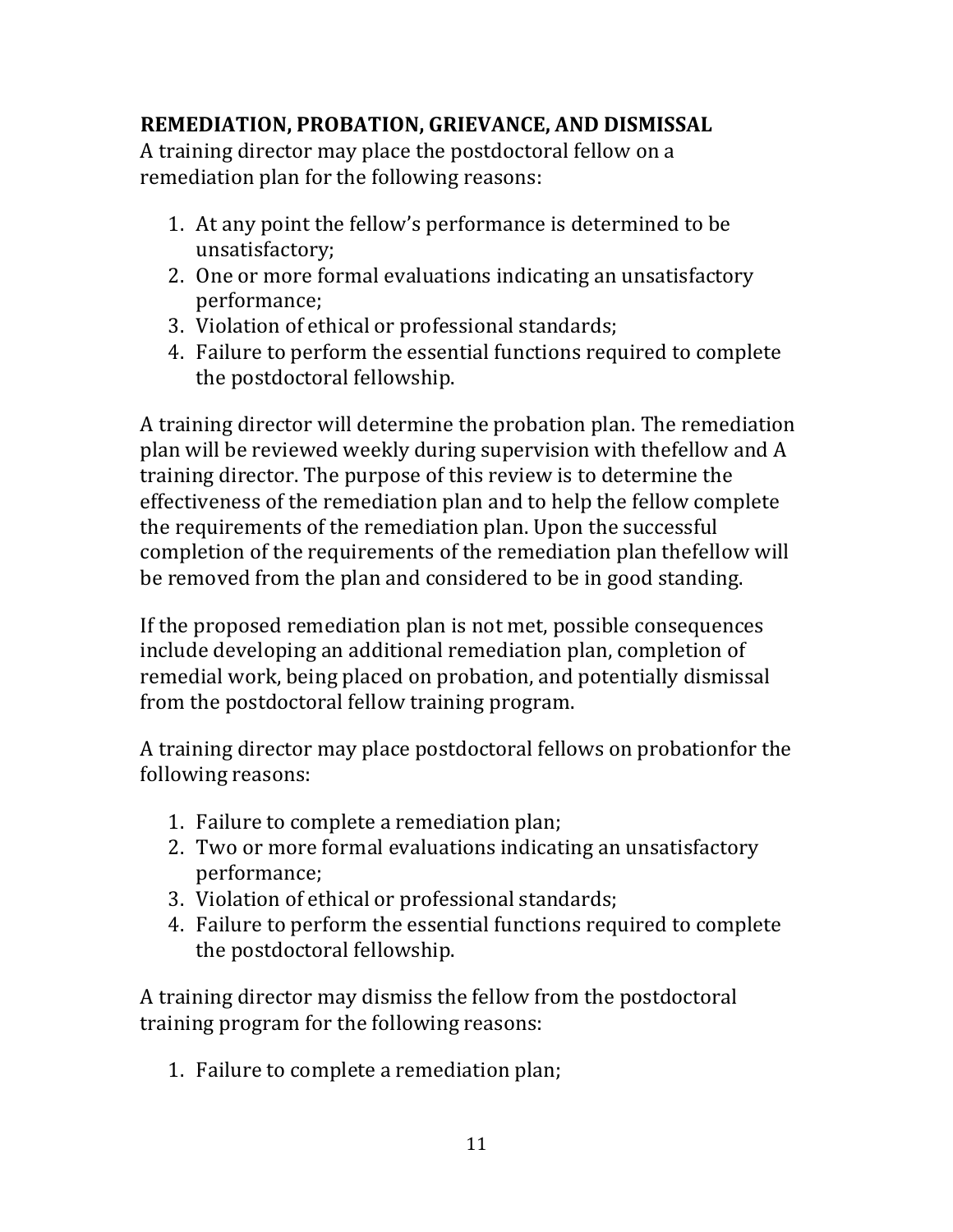- 2. Any violation of conditions of probation while a fellow is on probation;
- 3. Two or more formal evaluations indicating an unsatisfactory performance;
- 4. Violation of ethical or professional standards;
- 5. Failure to perform the essential functions required to complete the postdoctoral fellowship.

## **PROCEDURE**

The postdoctoral fellow will be informed of any problematic behavior that requires placing the fellow on a remediation plan, probation, or being dismissed from the training program. The fellow will receive both verbal and written notification. The fellow will have an opportunity to meet with a training director to discuss and respond to the identified problematic behavior.

A fellow may appeal being placed on probation or being dismissed from the postdoctoral training program by providing a written request for reconsideration to one of their assigned clinical supervisors. The written request must state in a clear and concise language the reasons the probation or dismissal is inappropriate.

The appeal must be received by one of the fellow's assigned clinical supervisors within 10 business days of the fellow's receipt of the notification of being placed on probation or dismissal from the postdoctoral training program. The fellow's assigned clinical supervisor will meet with the fellow to discuss the fellow's reasons for appeal.

To the extent schedules allow, within 10 business days of meeting with the fellow, the fellow's supervisor will than meet with a minimum of two additional DTA clinical supervisors to review the fellow's appeal and determine if the probation or dismissal will be reversed. A training director cannot be one of the additional DTA clinical supervisors. A written response will be forwarded to the fellow as soon as a decision is made. This decision on the appeal will be final.

# **GENERAL GRIEVANCE PROCEDURE**

Grievances related to matters other than formal evaluation, disciplinary action, and discrimination must be initiated by attempting to resolve the matter through discussion. If not resolved, the grievance must be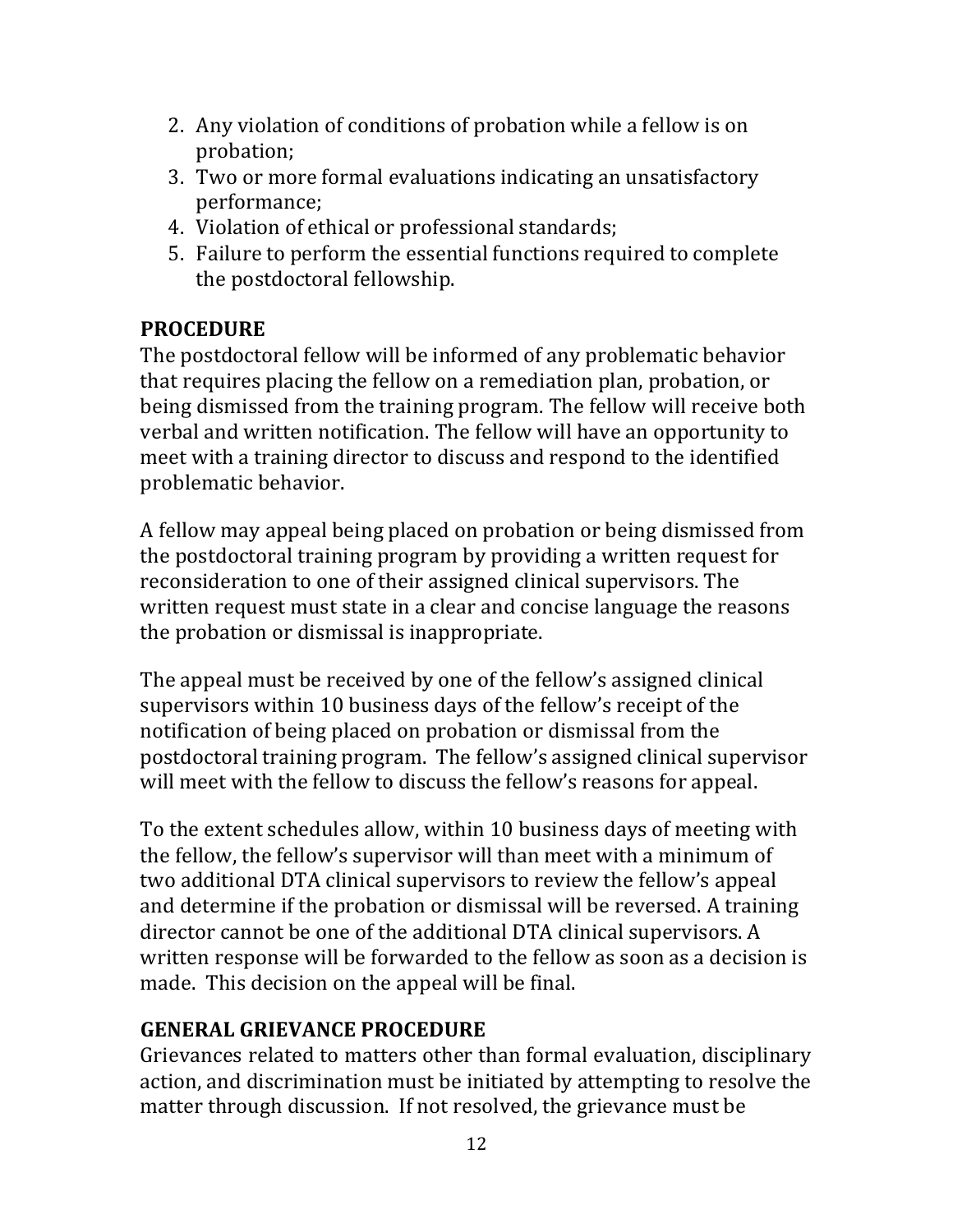submitted in writing within five business days to a training director. If a training director does not satisfactorily resolve the grievance, the decision may then be appealed to one of the fellow's assigned clinical supervisors within five business days. If the fellow's assigned clinical supervisor does not satisfactorily resolve the grievance, the decision may be appealed within five business days to non-assigned DTA clinical supervisor, who will render the final decision.

If submitting a grievance with any of the above-mentioned individuals would represent a conflict of interest, then the fellow should submit their grievance to the next individual listed in the appeal process.

## **FUNDING**

Compensation is a percentage of the revenue that is collected by Dallas Therapy Alliance for clinical services provided by the fellow. The fellow's compensation is adjusted upward throughout the year to account for the fellow's advancement in the training program.

| Quarter        | <b>Compensation</b> |
|----------------|---------------------|
| Q <sub>1</sub> | 50%                 |
| Q2             | 60%                 |
| Q3             | 70%                 |
|                | 80%                 |

*Fellow Compensation as a Percentage of Revenue by Fiscal Quarter*

Compensation is competitive and on par with stipends provided by APPIC member training programs in the Dallas-Fort Worth-Arlington, Texas geographic region. For instance, over each of the past three years the Dallas Therapy Alliance Fellowship compensation was over \$60,000.

## **EXPENSES**

The fellow is responsible for furnishing their office space within DTA's suite of offices. Rent starts at zero and is adjusted upward throughout the year to account for the fellow's increased revenue gains.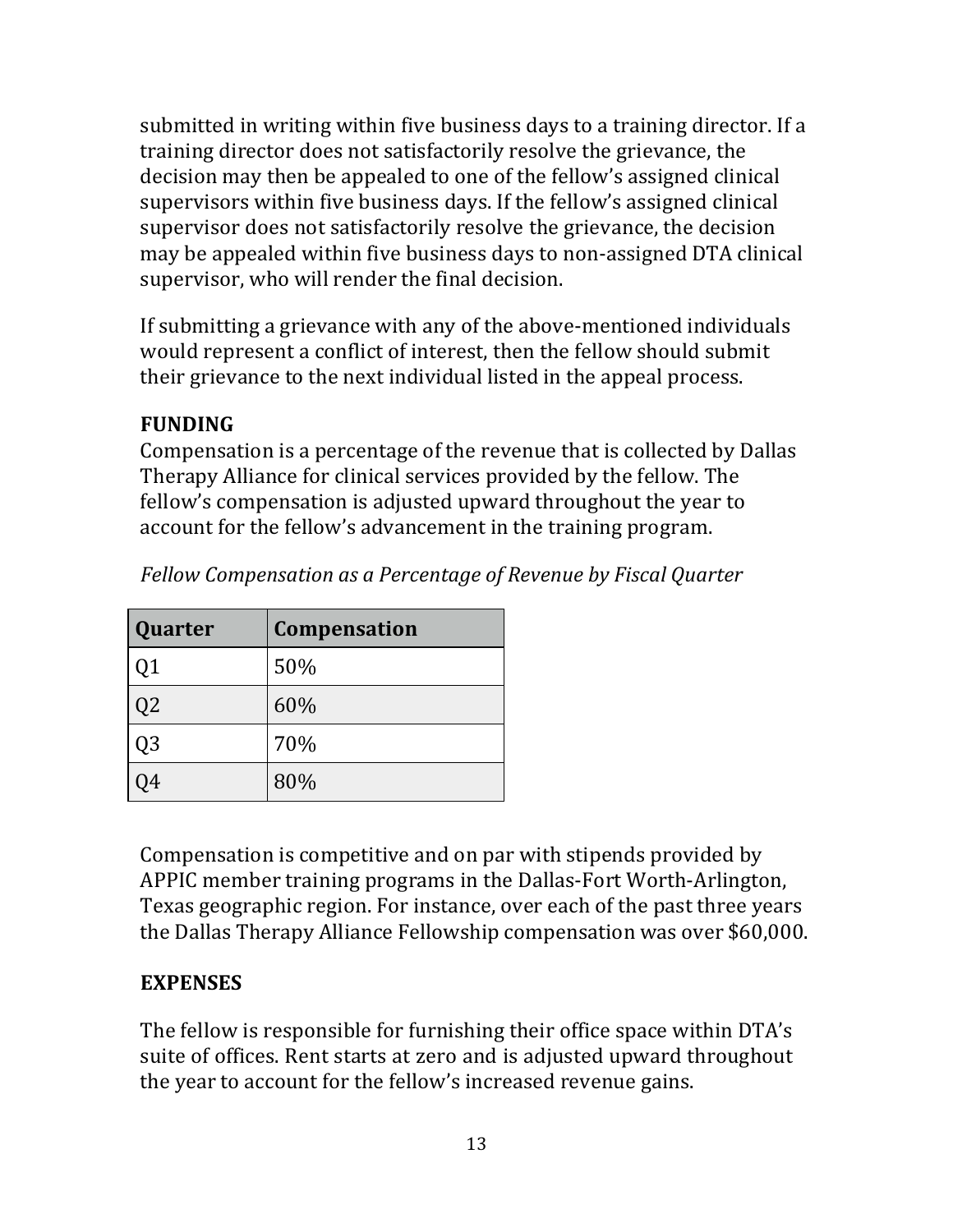|  |  | Fellow Rent Payment as a Percentage of a Full Share by Fiscal Quarter |  |
|--|--|-----------------------------------------------------------------------|--|
|  |  |                                                                       |  |

| Quarter        | Rent |
|----------------|------|
| Q <sub>1</sub> | 0%   |
| Q2             | 50%  |
| Q3             | 75%  |
| 14             | 100% |

Additionally, the fellow is responsible for acquiring their own professional liability insurance.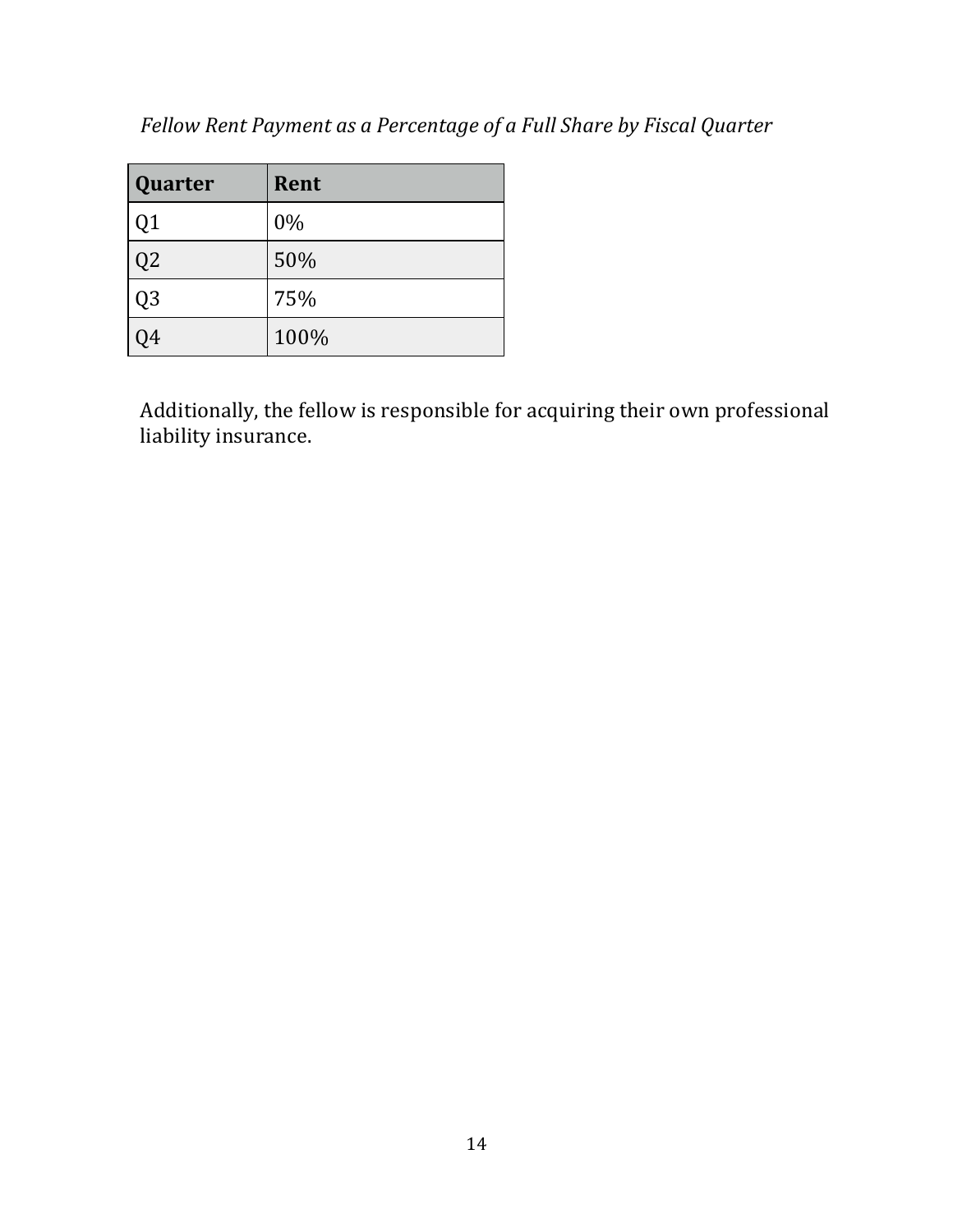### **DALLAS THERAPY ALLIANCE POSTDOCTORAL FELLOW EVALUATION FORM**

#### **Name of Postdoctoral Fellow:**

#### **Name of Supervisor:**

| <b>Dates of Supervision</b> | From: |  | Го: |  |  |  |
|-----------------------------|-------|--|-----|--|--|--|
| Please indicate month/year  |       |  |     |  |  |  |

**Directions for Supervisors:** Evaluations should be based on the trainee's current level of progress and ability in their clinical assignment.

Mark the rating (S, S/R, U) that best describes the trainee's level of functioning as given in the descriptions below. Rate each category independently. There is a section for written comments on each item. It is **required** when giving a rating of S/R or U for the supervisor to provide behavioral descriptors that might be useful to the trainee and to the Director of Training in identifying areas for improvement. There is a section at the end of the evaluation where the supervisor can outline strengths and areas for improvement.

A description of the ratings is given below:

| <b>S</b> | Abilities are at or above an acceptable level.                                                                                     |
|----------|------------------------------------------------------------------------------------------------------------------------------------|
| S/R      | Abilities are generally satisfactory but require additional attention to the<br>following areas: [list areas].                     |
| U        | Abilities are below the level expected at the current stage of training and/or<br>experience in the following areas: [list areas.] |
| N/A      | Insufficient data to rate at this time.                                                                                            |

#### *Please indicate appropriate rating by placing an "X" in the box.*

*Reviewed by DTA Director of Training (Initials and Date:)*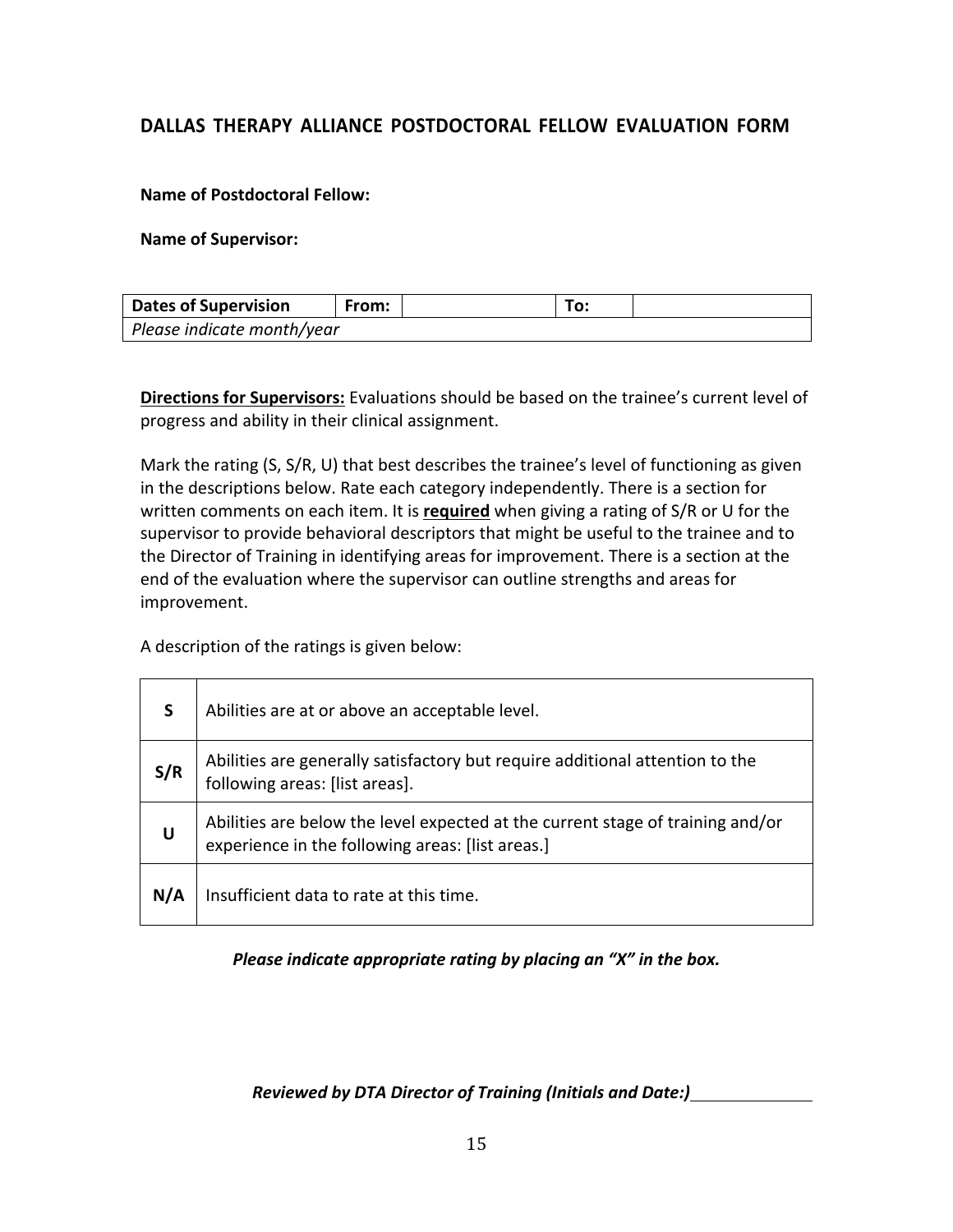#### **PROFESSIONALISM**

| 1. | Knowledge Base: demonstrates a good understanding of                       | S            | S/R | U | N/A |
|----|----------------------------------------------------------------------------|--------------|-----|---|-----|
|    | counseling/psychotherapy, assessment, and psychopathology and              |              |     |   |     |
|    | relevant theories and research in psychology and human development.        |              |     |   |     |
|    | <b>Comments:</b>                                                           |              |     |   |     |
|    |                                                                            |              |     |   |     |
|    |                                                                            |              |     |   |     |
|    |                                                                            |              |     |   |     |
|    |                                                                            |              |     |   |     |
|    |                                                                            |              |     |   |     |
|    |                                                                            |              |     |   |     |
|    |                                                                            |              |     |   |     |
|    |                                                                            |              |     |   |     |
| 2. | Professional Behavior: readily accepts and performs assigned duties;       | S            | S/R | U | N/A |
|    | seeks out opportunities to improve skills and knowledge base.              |              |     |   |     |
|    | Comments:                                                                  |              |     |   |     |
|    |                                                                            |              |     |   |     |
|    |                                                                            |              |     |   |     |
|    |                                                                            |              |     |   |     |
|    |                                                                            |              |     |   |     |
|    |                                                                            |              |     |   |     |
|    |                                                                            |              |     |   |     |
|    |                                                                            |              |     |   |     |
| 3. | Self Presentation: present self in a professional manner through           | $\mathsf{s}$ | S/R | U | N/A |
|    | composure, organization, and confidence, consistent with level of training |              |     |   |     |
|    | and experience.                                                            |              |     |   |     |
|    | <b>Comments:</b>                                                           |              |     |   |     |
|    |                                                                            |              |     |   |     |
|    |                                                                            |              |     |   |     |
|    |                                                                            |              |     |   |     |
|    |                                                                            |              |     |   |     |
|    |                                                                            |              |     |   |     |
|    |                                                                            |              |     |   |     |
|    |                                                                            |              |     |   |     |
|    |                                                                            |              |     |   |     |
|    |                                                                            |              |     |   |     |
| 4. | Self Presentation (Appearance/Dress): presents self in a professional      | S            | S/R | U | N/A |
|    | manner with respect to appearance and dress.                               |              |     |   |     |
|    | <b>Comments:</b>                                                           |              |     |   |     |
|    |                                                                            |              |     |   |     |
|    |                                                                            |              |     |   |     |
|    |                                                                            |              |     |   |     |
|    |                                                                            |              |     |   |     |
|    |                                                                            |              |     |   |     |
|    |                                                                            |              |     |   |     |
|    |                                                                            |              |     |   |     |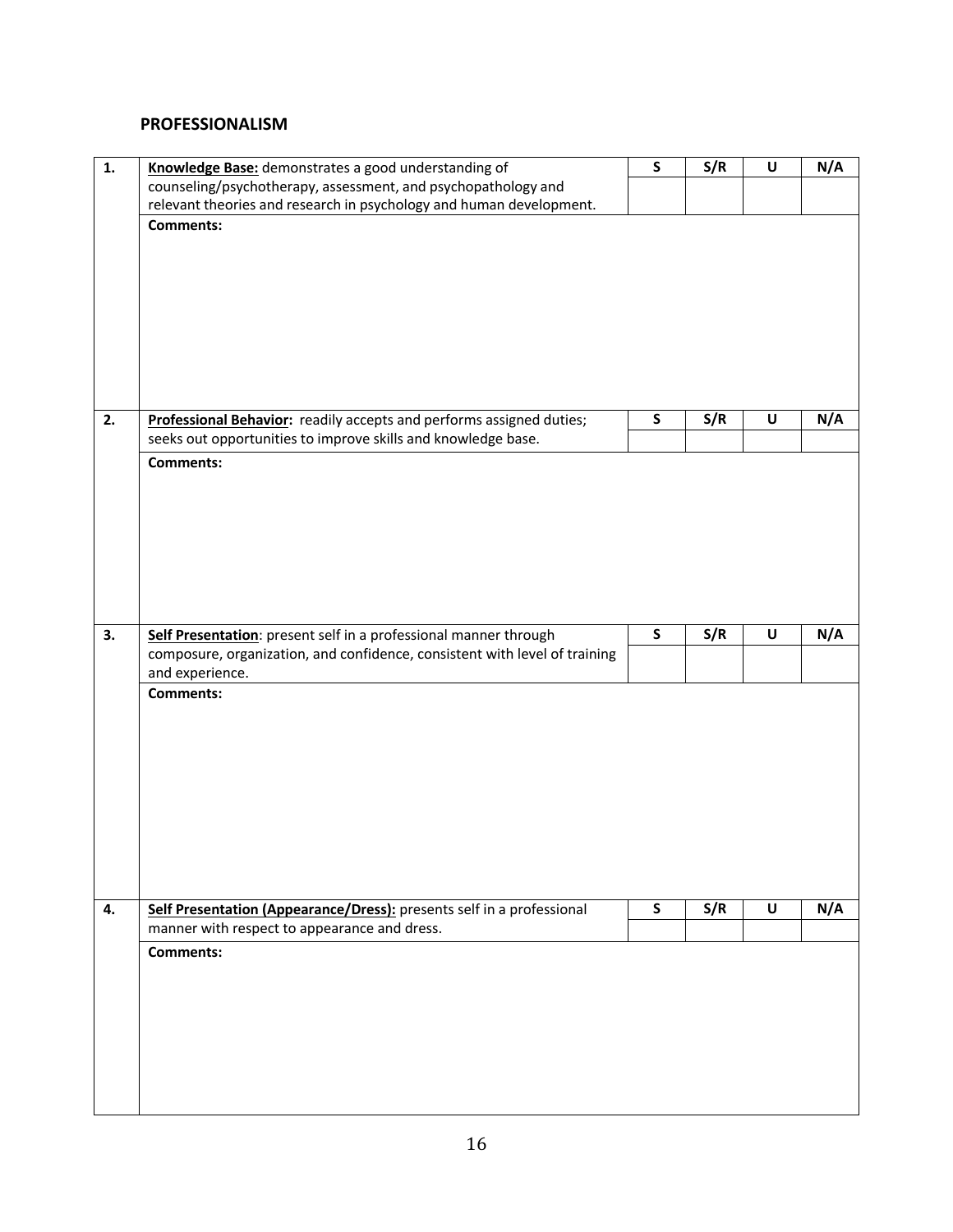| 5. | Self Awareness: demonstrates awareness of personal limitations and    | S/R | U | N/A |
|----|-----------------------------------------------------------------------|-----|---|-----|
|    | freedom from dysfunctional characteristics that have the potential to |     |   |     |
|    | interfere with professional performance and/or ability to interact    |     |   |     |
|    | appropriately with clients, peers, supervisors, and staff.            |     |   |     |
|    | <b>Comments:</b>                                                      |     |   |     |
|    |                                                                       |     |   |     |
|    |                                                                       |     |   |     |
|    |                                                                       |     |   |     |
|    |                                                                       |     |   |     |
|    |                                                                       |     |   |     |
|    |                                                                       |     |   |     |
|    |                                                                       |     |   |     |

| 6. | Other Awareness: demonstrates sensitivity to the perception of others     | $\mathsf S$  | S/R | $\sf U$            | N/A |
|----|---------------------------------------------------------------------------|--------------|-----|--------------------|-----|
|    | toward their behavior. Able to appropriately understand and effectively   |              |     |                    |     |
|    | interact with clients, peers, supervisors, and staff.<br><b>Comments:</b> |              |     |                    |     |
|    |                                                                           |              |     |                    |     |
|    |                                                                           |              |     |                    |     |
|    |                                                                           |              |     |                    |     |
|    |                                                                           |              |     |                    |     |
|    |                                                                           |              |     |                    |     |
|    |                                                                           |              |     |                    |     |
|    |                                                                           |              |     |                    |     |
| 7. | Ethical Knowledge: demonstrates understanding of ethical principles.      | ${\sf S}$    | S/R | $\pmb{\pmb{\cup}}$ | N/A |
|    | <b>Comments:</b>                                                          |              |     |                    |     |
|    |                                                                           |              |     |                    |     |
|    |                                                                           |              |     |                    |     |
|    |                                                                           |              |     |                    |     |
|    |                                                                           |              |     |                    |     |
|    |                                                                           |              |     |                    |     |
|    |                                                                           |              |     |                    |     |
|    |                                                                           |              |     |                    |     |
|    |                                                                           |              |     |                    |     |
| 8. | Ethical Practice: conforms to ethical principles in professional work and | $\mathsf{s}$ | S/R | $\sf U$            | N/A |
|    | practice.                                                                 |              |     |                    |     |
|    | <b>Comments:</b>                                                          |              |     |                    |     |
|    |                                                                           |              |     |                    |     |
|    |                                                                           |              |     |                    |     |
|    |                                                                           |              |     |                    |     |
|    |                                                                           |              |     |                    |     |
|    |                                                                           |              |     |                    |     |
|    |                                                                           |              |     |                    |     |
|    |                                                                           |              |     |                    |     |
|    |                                                                           |              |     |                    |     |
|    |                                                                           |              |     |                    |     |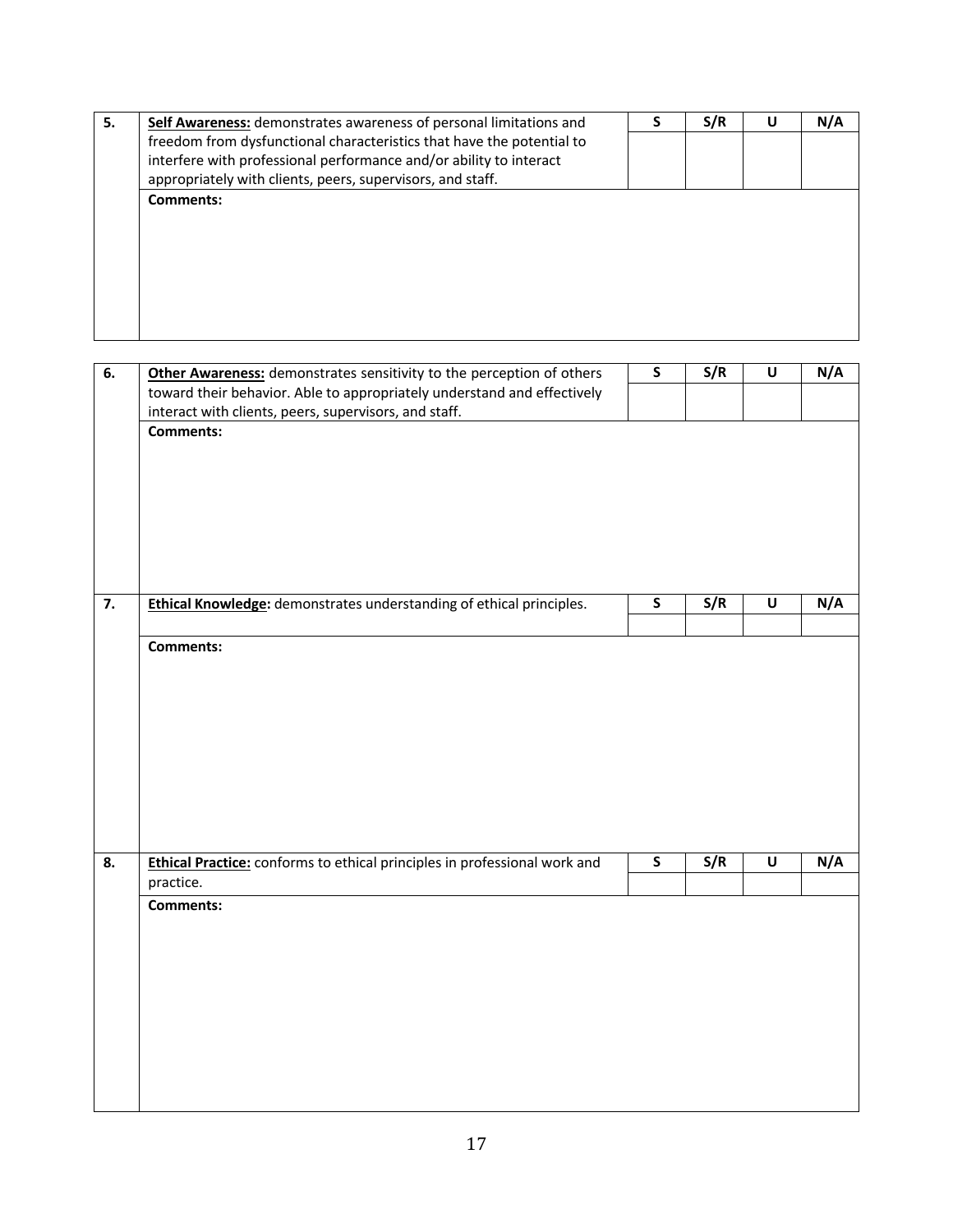### **CONSULTATION, COMMUNICATION, AND INTERPERSONAL SKILLS**

| 9.  | Oral Communication Skills: shows ability to use oral language to       | S | S/R | U | N/A |
|-----|------------------------------------------------------------------------|---|-----|---|-----|
|     | communicate effectively with clients, peers, supervisors, staff, and   |   |     |   |     |
|     | referral sources.                                                      |   |     |   |     |
|     | <b>Comments:</b>                                                       |   |     |   |     |
|     |                                                                        |   |     |   |     |
|     |                                                                        |   |     |   |     |
|     |                                                                        |   |     |   |     |
|     |                                                                        |   |     |   |     |
|     |                                                                        |   |     |   |     |
|     |                                                                        |   |     |   |     |
|     |                                                                        |   |     |   |     |
| 10. | Written Communication Skills: shows ability to write in a professional | S | S/R | U | N/A |
|     | style that is clear and succinct.                                      |   |     |   |     |
|     |                                                                        |   |     |   |     |
|     | <b>Comments:</b>                                                       |   |     |   |     |
|     |                                                                        |   |     |   |     |
|     |                                                                        |   |     |   |     |
|     |                                                                        |   |     |   |     |
|     |                                                                        |   |     |   |     |
|     |                                                                        |   |     |   |     |
|     |                                                                        |   |     |   |     |
|     |                                                                        |   |     |   |     |

| 11. | Case Presentations: presents in a clear concise manner, well organized,     | $\mathsf{s}$ | S/R | U                  | N/A |
|-----|-----------------------------------------------------------------------------|--------------|-----|--------------------|-----|
|     | and with relevant and evidentiary base.                                     |              |     |                    |     |
|     | <b>Comments:</b>                                                            |              |     |                    |     |
|     |                                                                             |              |     |                    |     |
|     |                                                                             |              |     |                    |     |
|     |                                                                             |              |     |                    |     |
|     |                                                                             |              |     |                    |     |
|     |                                                                             |              |     |                    |     |
|     |                                                                             |              |     |                    |     |
|     |                                                                             |              |     |                    |     |
| 12. | Relationship Skills: interacts appropriately and shows respect for clients, | $\mathsf{s}$ | S/R | $\pmb{\pmb{\cup}}$ | N/A |
|     |                                                                             |              |     |                    |     |
|     |                                                                             |              |     |                    |     |
|     | peers, supervisors, and staff.                                              |              |     |                    |     |
|     | <b>Comments:</b>                                                            |              |     |                    |     |
|     |                                                                             |              |     |                    |     |
|     |                                                                             |              |     |                    |     |
|     |                                                                             |              |     |                    |     |
|     |                                                                             |              |     |                    |     |
|     |                                                                             |              |     |                    |     |
|     |                                                                             |              |     |                    |     |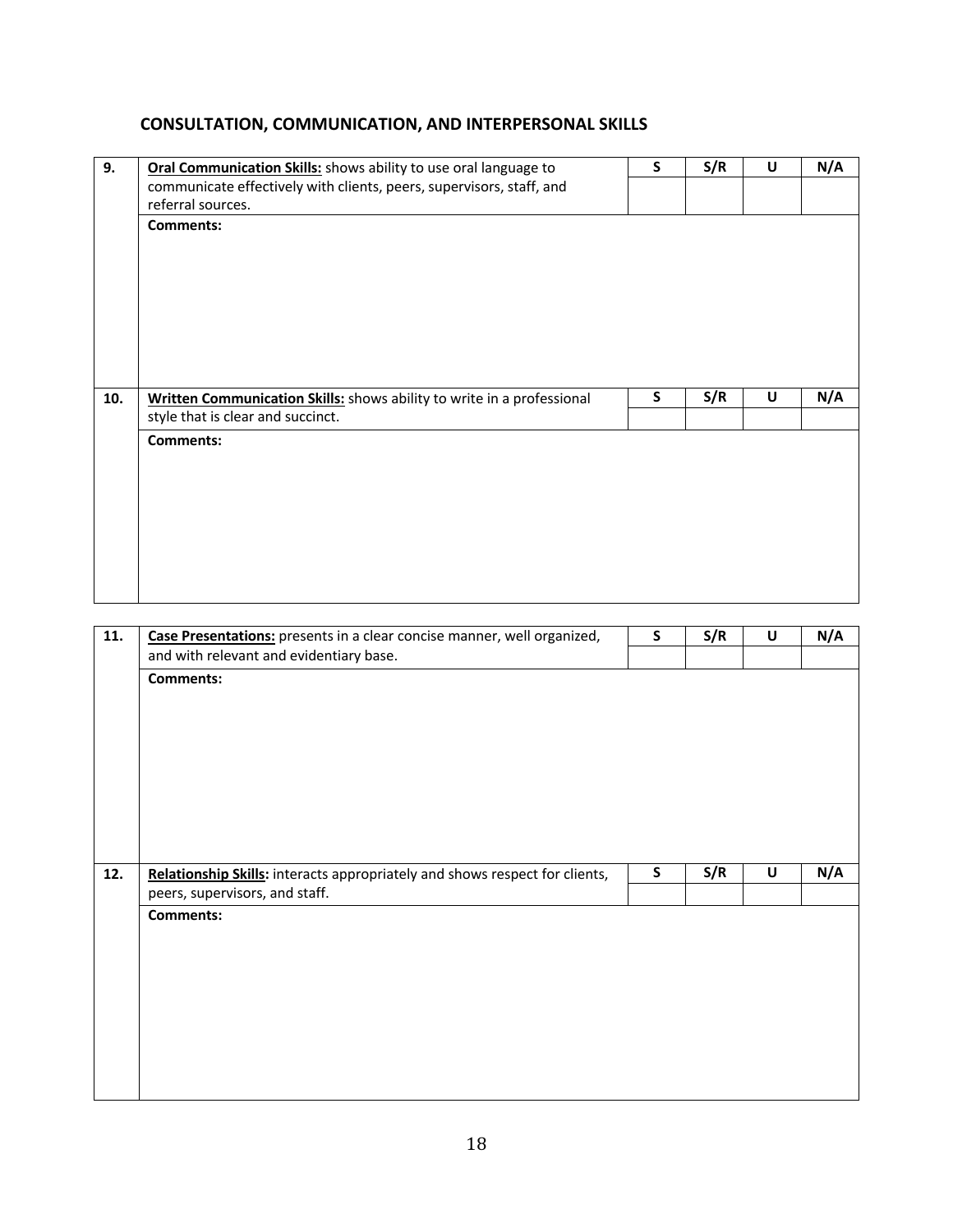| 13. | Participation Skills: contributes appropriately and effectively in | S/R | U | N/A |
|-----|--------------------------------------------------------------------|-----|---|-----|
|     | conferences, meetings, and/or interdisciplinary staffings.         |     |   |     |
|     | <b>Comments:</b>                                                   |     |   |     |
|     |                                                                    |     |   |     |
|     |                                                                    |     |   |     |
|     |                                                                    |     |   |     |
|     |                                                                    |     |   |     |
|     |                                                                    |     |   |     |
|     |                                                                    |     |   |     |
|     |                                                                    |     |   |     |
|     |                                                                    |     |   |     |
|     |                                                                    |     |   |     |

#### **CLINICAL SKILLS**

| 14. | Clinical Interview: conducts clinical interviews in a manner consistent | S | S/R | U | N/A |
|-----|-------------------------------------------------------------------------|---|-----|---|-----|
|     | with training and experience.                                           |   |     |   |     |
|     | <b>Comments:</b>                                                        |   |     |   |     |
|     |                                                                         |   |     |   |     |
|     |                                                                         |   |     |   |     |
|     |                                                                         |   |     |   |     |
|     |                                                                         |   |     |   |     |
|     |                                                                         |   |     |   |     |
|     |                                                                         |   |     |   |     |
|     |                                                                         |   |     |   |     |
|     |                                                                         |   |     |   |     |
|     |                                                                         |   |     |   |     |
| 15. | Diagnosis: demonstrates good knowledge of DSM criteria for multiaxial   | S | S/R | U | N/A |
|     | diagnosis.                                                              |   |     |   |     |
|     | <b>Comments:</b>                                                        |   |     |   |     |
|     |                                                                         |   |     |   |     |
|     |                                                                         |   |     |   |     |
|     |                                                                         |   |     |   |     |
|     |                                                                         |   |     |   |     |
|     |                                                                         |   |     |   |     |

| N/A |
|-----|
|     |
|     |
|     |
|     |
|     |
|     |
|     |
|     |
|     |
|     |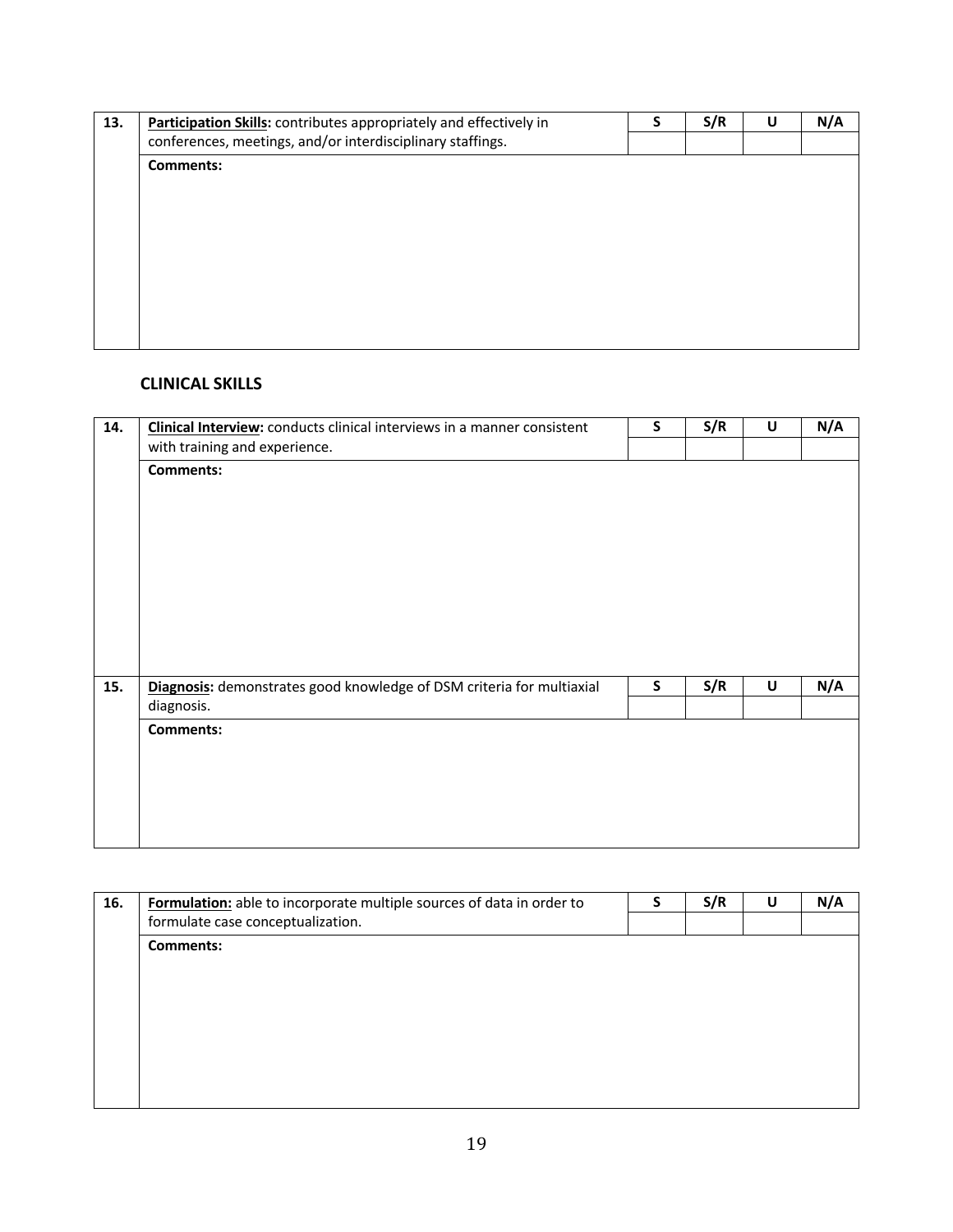| communicates interest, caring and helpfulness in a professional manner.             |              |     |   | N/A |
|-------------------------------------------------------------------------------------|--------------|-----|---|-----|
| <b>Comments:</b>                                                                    |              |     |   |     |
|                                                                                     |              |     |   |     |
|                                                                                     |              |     |   |     |
|                                                                                     |              |     |   |     |
|                                                                                     |              |     |   |     |
|                                                                                     |              |     |   |     |
|                                                                                     |              |     |   |     |
|                                                                                     |              |     |   |     |
|                                                                                     |              |     |   |     |
| Appreciation for/understanding of cultural and individual diversity<br>18.          | $\mathsf S$  | S/R | U | N/A |
| issues: recognizes the importance of cultural diversity in client/patient           |              |     |   |     |
| care, consultation services, and staff-team relationships.                          |              |     |   |     |
| <b>Comments:</b>                                                                    |              |     |   |     |
|                                                                                     |              |     |   |     |
|                                                                                     |              |     |   |     |
|                                                                                     |              |     |   |     |
|                                                                                     |              |     |   |     |
|                                                                                     |              |     |   |     |
|                                                                                     |              |     |   |     |
|                                                                                     |              |     |   |     |
| Intervention: shows flexibility in using a variety of appropriate strategies<br>19. | ${\sf S}$    | S/R | U | N/A |
| to help clients work toward identified goals.                                       |              |     |   |     |
| <b>Comments:</b>                                                                    |              |     |   |     |
|                                                                                     |              |     |   |     |
|                                                                                     |              |     |   |     |
|                                                                                     |              |     |   |     |
|                                                                                     |              |     |   |     |
|                                                                                     |              |     |   |     |
|                                                                                     |              |     |   |     |
|                                                                                     |              |     |   |     |
|                                                                                     |              |     |   |     |
| Assessment (administration/scoring): makes defensible choice of<br>20.              | $\mathsf{S}$ | S/R | U | N/A |
| assessment instruments; administers and scores correctly.                           |              |     |   |     |
| <b>Comments:</b>                                                                    |              |     |   |     |
|                                                                                     |              |     |   |     |
|                                                                                     |              |     |   |     |
|                                                                                     |              |     |   |     |
|                                                                                     |              |     |   |     |
|                                                                                     |              |     |   |     |
|                                                                                     |              |     |   |     |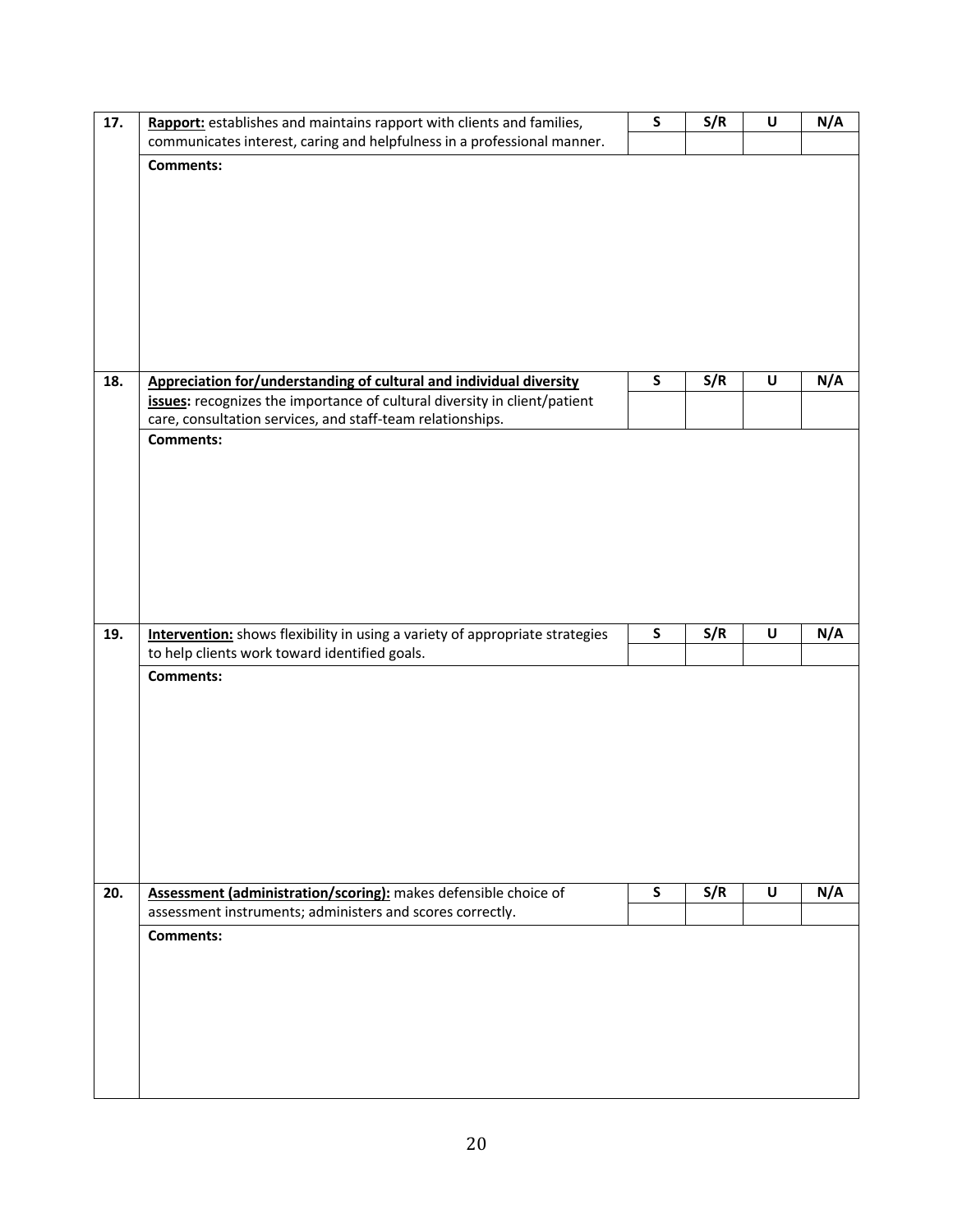| 21. | Assessment (interpretation): interprets data accurately, demonstrating     | $\mathsf{s}$            | S/R | U                  | N/A |
|-----|----------------------------------------------------------------------------|-------------------------|-----|--------------------|-----|
|     | appropriate awareness for client demographic variables, including          |                         |     |                    |     |
|     | education, cultural status, etc.                                           |                         |     |                    |     |
|     | <b>Comments:</b>                                                           |                         |     |                    |     |
|     |                                                                            |                         |     |                    |     |
|     |                                                                            |                         |     |                    |     |
|     |                                                                            |                         |     |                    |     |
|     |                                                                            |                         |     |                    |     |
|     |                                                                            |                         |     |                    |     |
|     |                                                                            |                         |     |                    |     |
|     |                                                                            |                         |     |                    |     |
| 22. | Assessment (reports): reports are written clearly and succinctly. Referral | $\overline{\mathsf{s}}$ | S/R | $\pmb{\pmb{\cup}}$ | N/A |
|     | question and client needs are adequately addressed.                        |                         |     |                    |     |
|     | <b>Comments:</b>                                                           |                         |     |                    |     |
|     |                                                                            |                         |     |                    |     |
|     |                                                                            |                         |     |                    |     |
|     |                                                                            |                         |     |                    |     |
|     |                                                                            |                         |     |                    |     |
|     |                                                                            |                         |     |                    |     |
|     |                                                                            |                         |     |                    |     |
|     |                                                                            |                         |     |                    |     |
| 23. | Crisis management: recognizes and effectively handles crises and           | S                       | S/R | $\pmb{\pmb{\cup}}$ | N/A |
|     | emergencies; promptly seeks appropriate supervision.                       |                         |     |                    |     |
|     | <b>Comments:</b>                                                           |                         |     |                    |     |
|     |                                                                            |                         |     |                    |     |
|     |                                                                            |                         |     |                    |     |
|     |                                                                            |                         |     |                    |     |
|     |                                                                            |                         |     |                    |     |
|     |                                                                            |                         |     |                    |     |
|     |                                                                            |                         |     |                    |     |
|     |                                                                            |                         |     |                    |     |
|     |                                                                            |                         |     |                    |     |
|     |                                                                            |                         |     |                    |     |

#### **ADMINISTRATIVE ISSUES**

| 24. | <b>Documentation:</b> processes reports and other forms of documentation | S/R | U | N/A |
|-----|--------------------------------------------------------------------------|-----|---|-----|
|     | (chart notes, progress notes) in a timely and accurate manner.           |     |   |     |
|     | <b>Comments:</b>                                                         |     |   |     |
|     |                                                                          |     |   |     |
|     |                                                                          |     |   |     |
|     |                                                                          |     |   |     |
|     |                                                                          |     |   |     |
|     |                                                                          |     |   |     |
|     |                                                                          |     |   |     |
|     |                                                                          |     |   |     |
|     |                                                                          |     |   |     |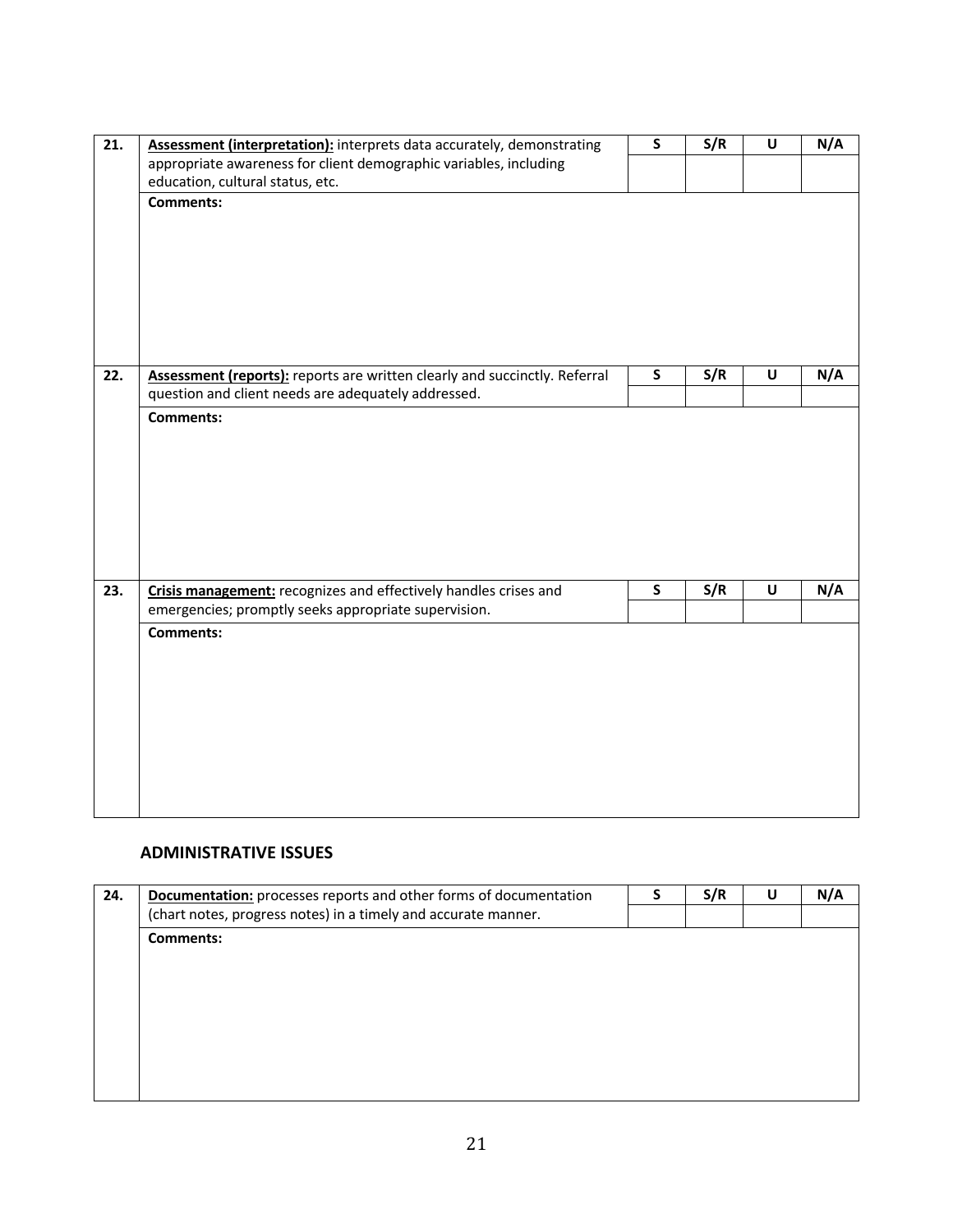| 25. | Policies and Procedures: attends to office and administrative procedures | S/R | U | N/A |
|-----|--------------------------------------------------------------------------|-----|---|-----|
|     | and policies in a timely and accurate manner.                            |     |   |     |
|     | <b>Comments:</b>                                                         |     |   |     |
|     |                                                                          |     |   |     |
|     |                                                                          |     |   |     |
|     |                                                                          |     |   |     |
|     |                                                                          |     |   |     |
|     |                                                                          |     |   |     |
|     |                                                                          |     |   |     |

#### **SUPERVISION**

| $\overline{26}$ . | Preparedness: arrives well prepared for supervision and uses supervision | $\overline{\mathsf{s}}$ | S/R | $\overline{\mathsf{U}}$ | N/A |
|-------------------|--------------------------------------------------------------------------|-------------------------|-----|-------------------------|-----|
|                   | time effectively.                                                        |                         |     |                         |     |
|                   | <b>Comments:</b>                                                         |                         |     |                         |     |
|                   |                                                                          |                         |     |                         |     |
|                   |                                                                          |                         |     |                         |     |
|                   |                                                                          |                         |     |                         |     |
|                   |                                                                          |                         |     |                         |     |
|                   |                                                                          |                         |     |                         |     |
|                   |                                                                          |                         |     |                         |     |
| $\overline{27}$ . | Involvement: seeks supervision when needed.                              | $\overline{\mathsf{s}}$ | S/R | $\overline{\mathsf{U}}$ | N/A |
|                   | Comments:                                                                |                         |     |                         |     |
|                   |                                                                          |                         |     |                         |     |
|                   |                                                                          |                         |     |                         |     |
|                   |                                                                          |                         |     |                         |     |
|                   |                                                                          |                         |     |                         |     |
|                   |                                                                          |                         |     |                         |     |
|                   |                                                                          |                         |     |                         |     |
|                   |                                                                          |                         |     |                         |     |
| 28.               | Responsiveness: accepts feedback in a non-defensive manner.              | $\mathsf{s}$            | S/R | $\sf U$                 | N/A |
|                   |                                                                          |                         |     |                         |     |
|                   | Comments:                                                                |                         |     |                         |     |
|                   |                                                                          |                         |     |                         |     |
|                   |                                                                          |                         |     |                         |     |
|                   |                                                                          |                         |     |                         |     |
|                   |                                                                          |                         |     |                         |     |
|                   |                                                                          |                         |     |                         |     |
|                   |                                                                          |                         |     |                         |     |
|                   |                                                                          |                         |     |                         |     |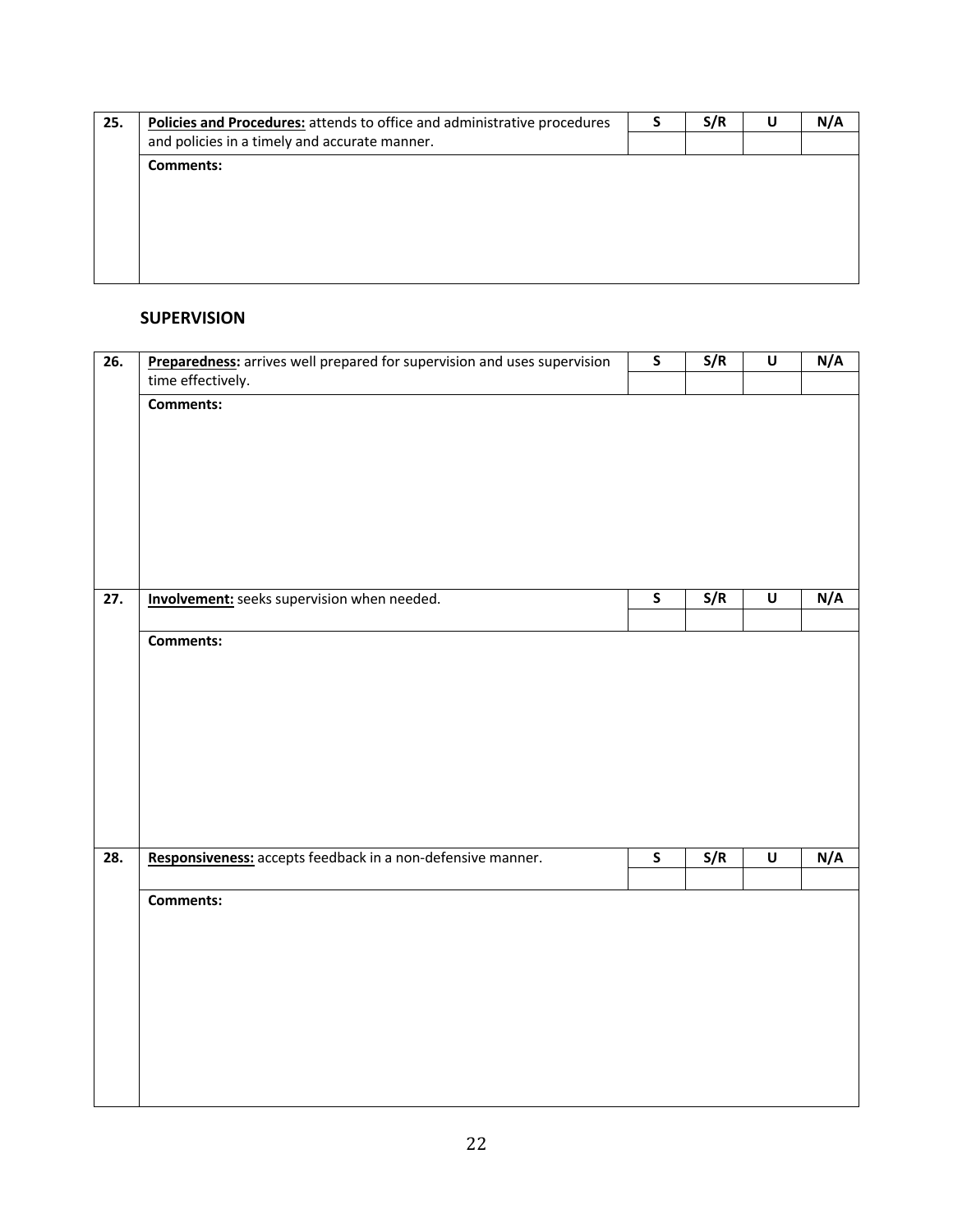| 29. | Responsiveness: demonstrates adequate assimilation of supervisory | S/R | U | N/A |
|-----|-------------------------------------------------------------------|-----|---|-----|
|     | suggestions to make improvements.                                 |     |   |     |
|     | <b>Comments:</b>                                                  |     |   |     |
|     |                                                                   |     |   |     |
|     |                                                                   |     |   |     |
|     |                                                                   |     |   |     |
|     |                                                                   |     |   |     |
|     |                                                                   |     |   |     |
|     |                                                                   |     |   |     |
|     |                                                                   |     |   |     |

| <b>LISTING OF TRAINEE'S CURRENT STRENGTHS:</b>      |
|-----------------------------------------------------|
| (begin comments here)                               |
|                                                     |
|                                                     |
|                                                     |
|                                                     |
|                                                     |
| LISTING OF TRAINEE'S OPPORTUNITIES FOR IMPROVEMENT: |
| (begin comments here)                               |
|                                                     |
|                                                     |
|                                                     |
|                                                     |
|                                                     |
|                                                     |
| RESPONSE, ELUCIDATION, OR COMMENTS BY THE FELLOW    |
| (Optional: The choice is the fellow's)              |
| (begin comments here)                               |
|                                                     |
|                                                     |
|                                                     |
|                                                     |
|                                                     |
|                                                     |

**Supervisor's Signature Date**

r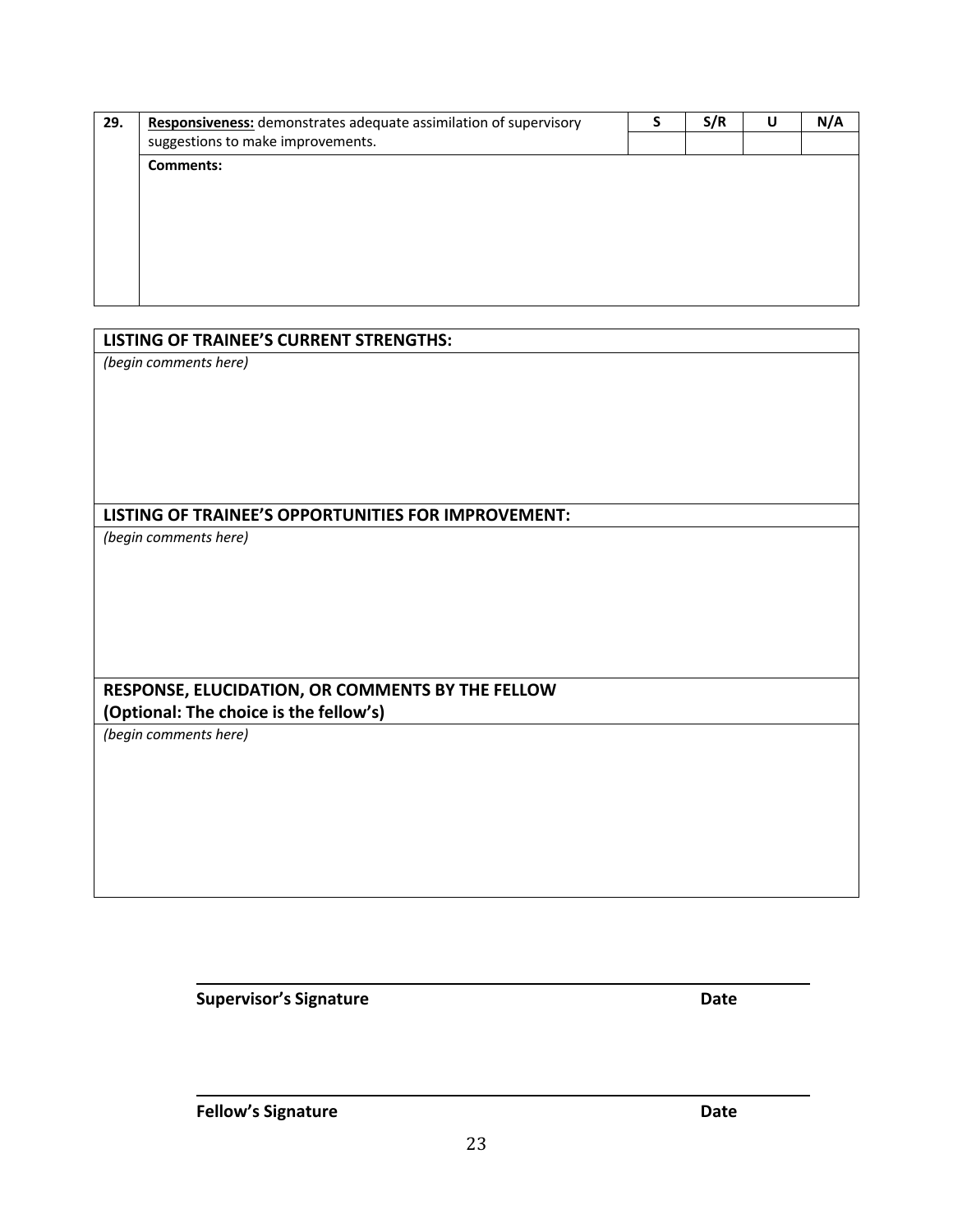### **DESCRIPTION OF DALLAS THERAPY ALLIANCE POSTDOCTORAL FELLOWSHIP IN CLINICAL PSYCHOLOGY**

The goal of DTA's postdoctoral fellowship is to provide advanced training in psychoanalytic psychotherapy and assessment in a private practice setting over the course of one-year. The fellowship is uniquely positioned in a group practice of seven licensed clinical and counseling psychologists. This setting provides the postdoctoral fellow with the opportunity for specialized training in psychoanalytic psychotherapy, as well as integrating a variety of treatment modalities, such as attachment therapy, cognitive behavioral therapy, dialectical behavior therapy, play therapy, and parent counseling. Additionally, the fellow has the opportunity to obtain training in psychological, neuropsychological and psychoeducational assessment, with the requirement of a minimum of two assessments. DTA provides the opportunity to work with adults, adolescents, children, families, couples and groups and requires a minimum of three child cases.

The fellow has the opportunity to voice their preferences about patient populations, modalities and assessments in regard to their training needs, in consultation with the training directors. The training directors ensure that the fellow receives training that is balanced between being comprehensive and intensive.

The training program is an integral part of the larger organization of Dallas Therapy Alliance. DTA supervisors meet weekly with the fellow for a group case consultation. Given the psychoanalytic orientation of this fellowship the fellow attends the meetings and workshops sponsored by the Dallas Society for Psychoanalytic Psychology. Two of our clinicians have been presidents of DSPP and one has been president of the Society for Psychoanalysis and Psychoanalytic Psychology, Division 39 of APA. The fellow also engages in psychoanalytic readings with one or more of the supervisors to round out their psychoanalytic fellowship.

### **GOALS AND OBJECTIVES OF THE FELLOWSHIP**

The Fellowship consists of five primary training goals:

- 1) Proficiency in psychoanalytic theory and competency in psychoanalytic psychotherapy;
- 2) Competency in psychological and neuropsychological assessment.
- 3) Demonstration of professionalism;
- 4) Understanding and maintaining ethical standards;
- 5) Successful completion of state board examinations and licensure.

Training objectives toward the goal of proficiency in psychoanalytic theory and competency in psychoanalytic psychotherapy:

- 1) Demonstrate an ability to formulate and conceptualize clinical cases within a contemporary psychoanalytic framework;
- 2) Conduct intake evaluations and formulate psychoanalytic treatment plans;
- 3) Conduct clinical interventions within a relational psychoanalytic framework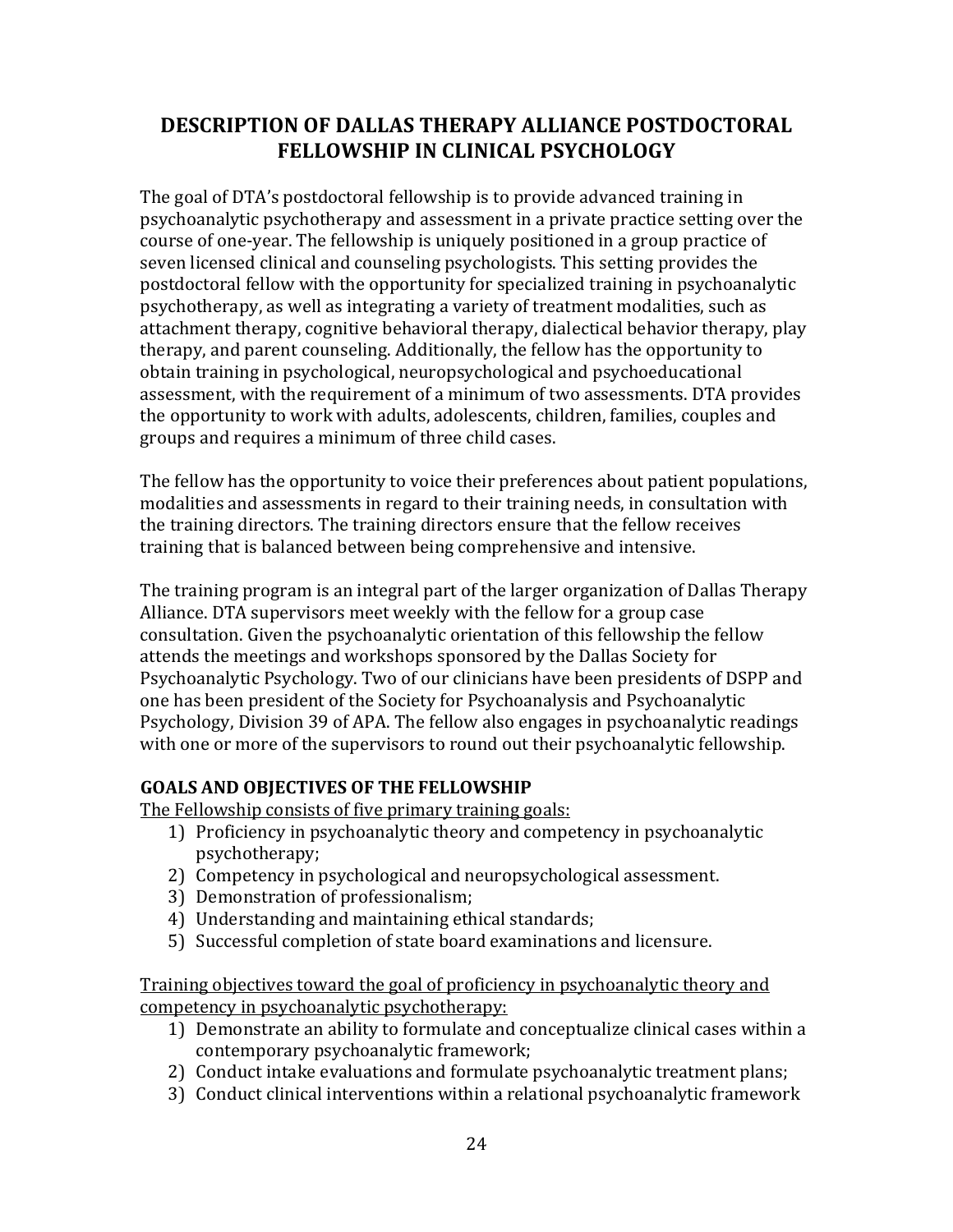4) Integrate psychoanalytic treatment with other treatment modalities.

Training objectives toward the goal of competency in psychological and neuropsychological assessment:

- 1) Conduct intake evaluations and create appropriate test battery that incorporates relevant background information and addresses patient questions and concerns.
- 2) Demonstrate an ability to administer and score a variety of objective and projective measures.
- 3) Demonstrate an ability to write assessment reports that incorporates relevant data from objective and projective measures.
- 4) Conduct assessment feedback sessions wherein assessment results, diagnoses, recommendations, and resources are shared with patients.

Training objectives toward the demonstration of professionalism:

- 1) Readily accepts and performs tasks and seeks opportunities to improve knowledge base;
- 2) Presents self in a professional manner through composure, organization, and confidence;
- 3) Demonstrates awareness of personal limitations;
- 4) Demonstrates an ability to interact appropriately with clients, supervisors and staff;
- 5) Demonstrates sensitivity to the perceptions of others toward their behavior.

Training objectives toward the demonstration of understanding and maintaining ethical standards:

- 1) Have a good working knowledge of the APA Ethics code;
- 2) Demonstrate an understanding of informed consent and limits of confidentiality;
- 3) Understand Texas state law regarding reporting requirements;
- 4) Understand what process to take when an ethical question arises;
- 5) Conform to ethical principals in professional work and practice.

Training objectives toward the goal of successful completion of state board examinations and licensure:

- 1) Passage of the Jurisprudence Examination;
- 2) Passage of The Examination of the Professional Practice of Psychology (EPPP);
- 3) Obtain licensure as a Provisionally Licensed Psychologist;
- 4) Fellows will meet all deadlines for submission of application materials to the Texas State Board of Examiners of Psychologists (TSBEP) for required exams and licensure.

#### **EVALUATIONS**

Fellows will be formally evaluated twice a year by each supervisor.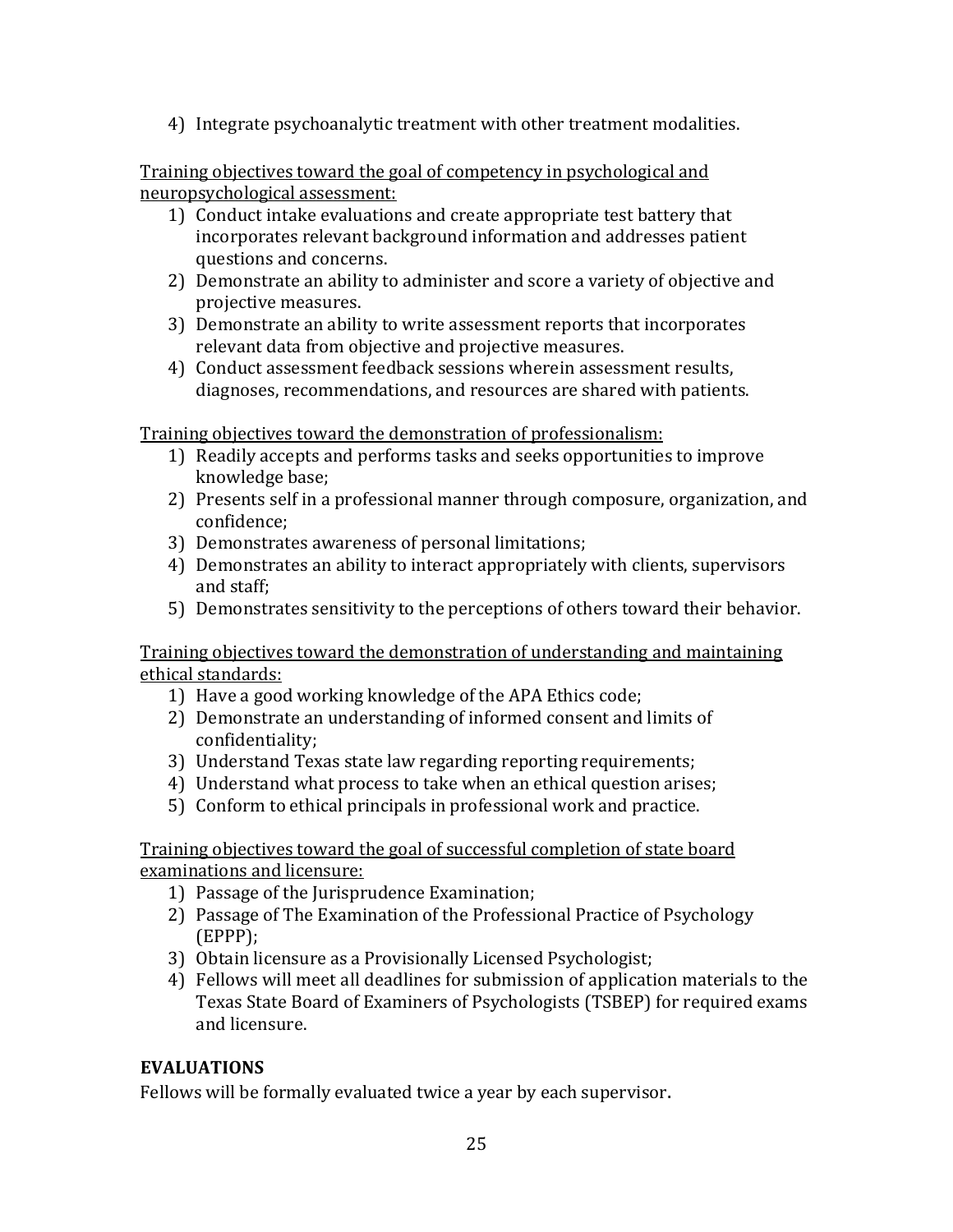#### **TRAINING SITE AND RESOURCES**

Training takes place in the professional offices of Dallas Therapy Alliance, 12801, N. Central Expressway, Suite 1730, Dallas, Texas 75243. The fellow is provided a dedicated office and has access to all common areas including waiting room, play therapy room, group therapy room, conference room, file room, and kitchen. DTA will follow APA guidelines on virtual practice and supervision in response to a pandemic or other disaster which precludes working in the office setting.

Administrative support and supplies include access to testing materials, computers and software, printers, network, and office supplies.

The fellow will be assigned three licensed supervisors, including the Director of Training. The fellow may have opportunities for supervision from additional DTA psychologists depending on the needs of the fellow and expertise of the DTA psychologist.

The fellow will participate in one hour of supervision with each supervisor each week, for a total of three hours per week. Fellows will participate in group supervision one hour each week. Didactic experiences will be available throughout the year in the form of workshops and webinars.

#### **FUNDING & EXPENSES**

The fellow's compensation is a percentage of the revenue that is collected by Dallas Therapy Alliance for clinical services provided by the Fellow. The percentage of the compensation is adjusted upward throughout the year to account for the fellow's advancement in the training program. Compensation is competitive and on par with stipends provided by APPIC member training programs in the Dallas-Fort Worth-Arlington, Texas geographic region. For instance, over each of the past three years the Dallas Therapy Alliance Fellowship compensation was over \$60,000.

The fellow is responsible for furnishing their office space within the DTA suite of offices. Rent starts at zero and is adjusted upward throughout the year to account for the fellow's increased revenue gains.

### **FELLOWSHIP ELIGIBILITY REQUIREMENTS**

- Completion of all professional doctoral degree requirements in clinical or consulting psychology from an APA/CPA accredited program.
- Predoctoral internship must meet APPIC training standards from a regionally accredited university and all licensing requirements of the Texas Behavioral Health Executive Council/Texas State Board of Examiners of Psychologists.

### **APPLICATION PROCESS**

The application deadline is **December 15<sup>th</sup> of each year.** Applications are reviewed upon receipt and interviews occur at DTA's discretion.